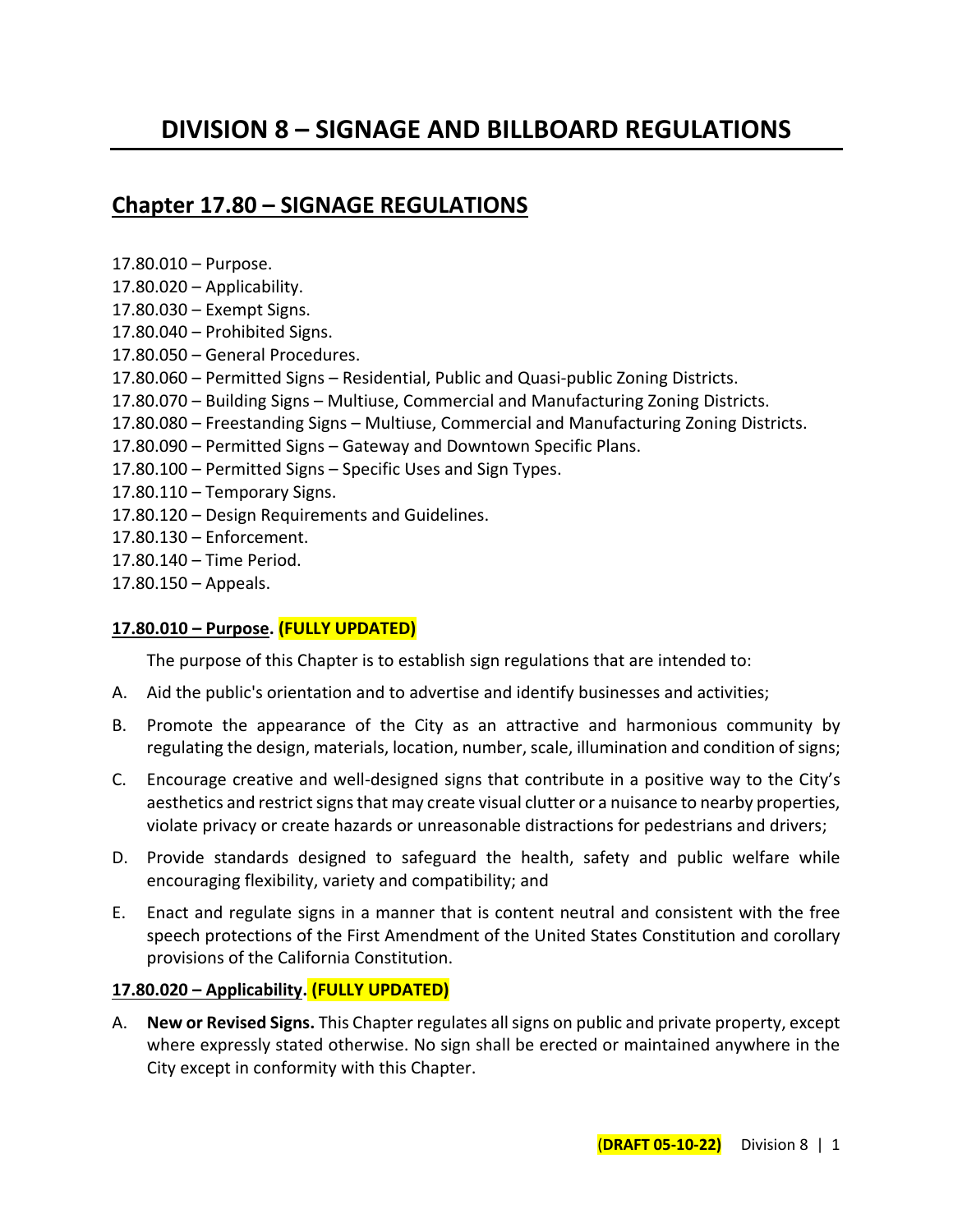- B. **Address Signs.** Every property must be marked using numerals that identify the address for public safety purposes. The identifying street numbers must be six (6) inches high in Arabic numerals and be readily visible from the street. Numbers larger than one (1) foot high may be considered a sign;
- C. **Maintenance of Signs.** Signs shall be properly maintained in good condition at all times. This includes replacing damaged or broken letters, faded colors or missing lights from illuminated signs. All building façades shall be in good condition and freshly painted, if needed, prior to the installation of new signage.
- D. **Limitations on Signs.** The standards contained in this Chapter are the maximum allowed. The Community Development Director has the duty and authority to review and approve all sign permits and to reduce the allowable sign area or to require relocation of the sign to improve the aesthetic or advertising value of the sign.
- E. **Government Signs.** The regulations in this Chapter are not intended to and do not apply to signs erected, maintained or otherwise posted, owned or leased by the City, county, state or federal government. The inclusion of "government" in describing some signs does not intend to subject the government to regulation, but instead helps illuminate the type of sign that falls within the immunities of the government from regulation.

## **17.80.030 – Exempt Signs. (FULLY UPDATED)**

The provisions of this Chapter shall not apply to the following type of signs:

- A. **Address Signs and Name Plates.** Each residence and establishment may post one (1) address sign and one (1) name plate on each building elevation. The area of all signs shall not exceed six (6) square feet and the height shall not exceed (1) foot.
- B. **Barber Poles.** Barber poles up to two (2) feet in height.
- C. **Equipment Signs.** Signs incorporated into permitted displays, machinery or equipment by a manufacturer, distributor or vendor and identifying or advertising only the product or service being provided.
- D. **Interior Graphics or Signs.** Visual communicative devices that are located entirely within a building or other enclosed structure and a minimum three (3) feet from a door or window.
- E. **Garage or Yard Sale Signs.** Subject to Chapter 5.44 (Garage Sales) of the EMMC.
- F. **Government and Quasi-Government Signs:**
	- 1. Any legal or official notice used by a court, public body, person or office in the performance of a public duty, utility or other quasi-public agency;
	- 2. Temporary or permanent sign erected and maintained by or required by the City, county, state or federal government;
	- 3. Signs for transit agencies; and
	- 4. Directional signs for public schools, hospitals, historic sites or other public service, property or facility.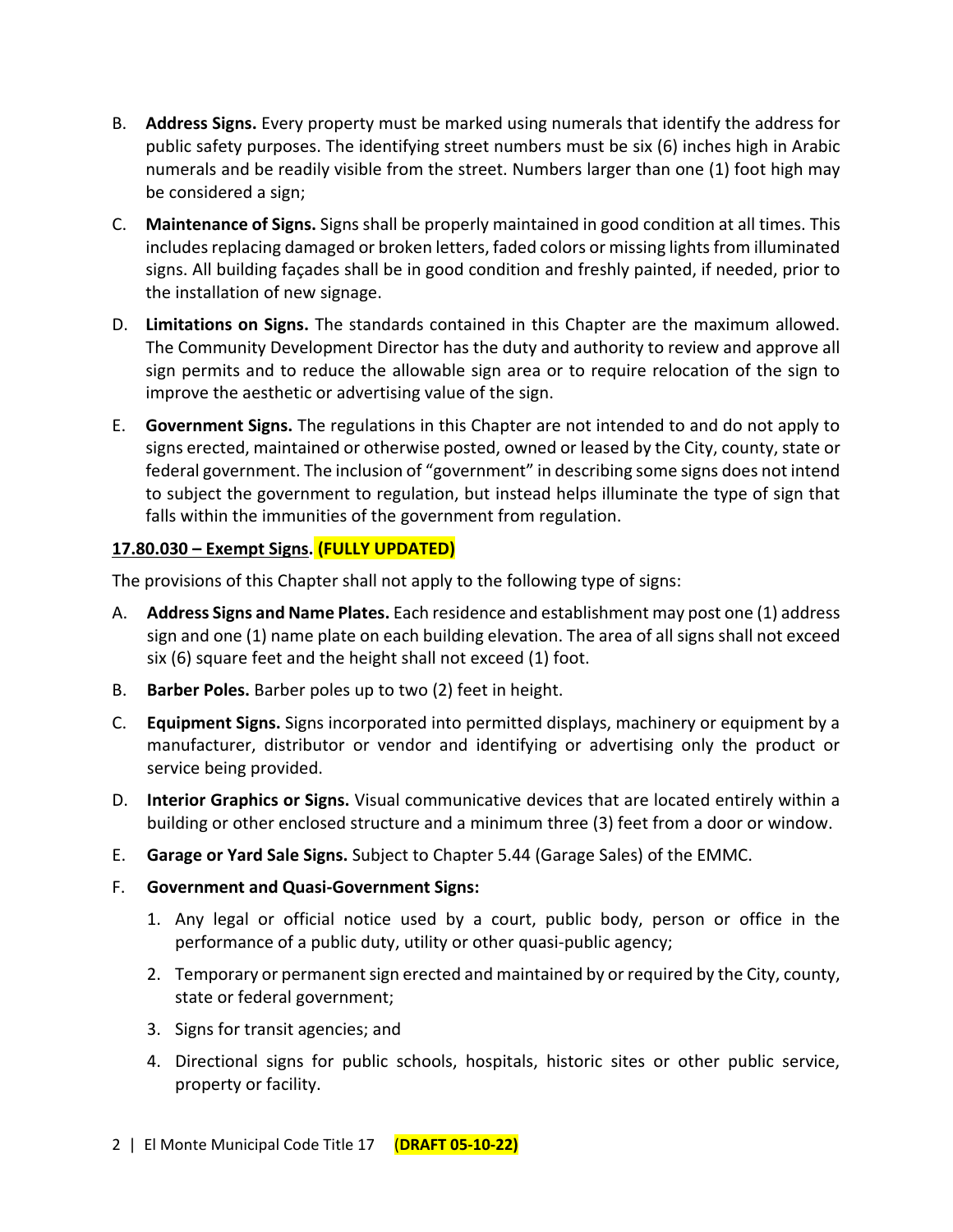- G. **Public Carrier Signs.** Graphic images mounted on carrier vehicles such as buses and taxicabs that legally pass through the City.
- H. **Real Estate Signs.** A maximum of two (2) signs which identify a property or property improvement for sale, lease or rent, which are posted on the subject property, subject to the requirements of California Civil Code Section 713. The maximum area for each sign shall not exceed eight (8) square feet in a residential zoning district and 16 square feet in a nonresidential zoning district. Such signsshall be removed within 15 days following the close of escrow for the sale of a property or the occupancy date of the lessee or renter.
- I. **Security or Privacy Signs.** This includes signs on property which convey messages such as "No Trespassing" or "No Soliciting." The area of all signs shall not exceed six (6) square feet.
- J. **Temporary Signs:**
	- 1. Non-illuminated temporary noncommercial signs shall be permitted at any time. In residential zoning districts, signs shall not exceed a combined area of six (6) square feet and a height of four (4) feet. In nonresidential zoning districts, signs shall not exceed a combined area of 12 square feet and a height of five (5) feet.
	- 2. Notwithstanding Subsection (J)(1) above, the amount of noncommercial temporary signs shall be unrestricted for a period beginning 60 days prior to a local, state or federal election and ending 15 days following the date of the election.
- K. **Window Signs**. Window signs limited to the address, open/closed, hours of operation, occupancy and emergency information. The area of all signs shall not exceed four (4) square feet.

## **17.80.040 – Prohibited Signs. (FULLY UPDATED)**

The following signs are prohibited in the City:

- A. Signs not expressly permitted or exempted from the regulations set forth in this Chapter.
- B. **Animated Signs.** Animated, flashing, blinking, reflecting, revolving or other similar signs, or signs with visibly moving or rotating parts or visible mechanism movement of any kind, rolling or running letters or message.
- C. **Can or Box Signs.** With exception for a registered trademark. In addition, legal nonconforming can or box signs may be repaired and have their face(s) changed.
- D. **Outdoor Advertising Signs.** Billboards, outdoor advertising signs and off-site signs which convey a commercial message as their primary purpose. This provision, however, shall not apply to Chapters 17.82 (Billboard Overlay Zone) and 17.84 (Outdoor Advertising Structures) of this Title.
- E. **Portable Signs.** With exception to those permitted in Subsection 17.80.090(A) of this Chapter.
- F. **Pole Signs.** With exception to legal nonconforming pole signs that may be repaired and have their face(s) changed.
- G. **Roof Signs.** With exception to those permitted in Subsection 17.80.100(G) of this Chapter.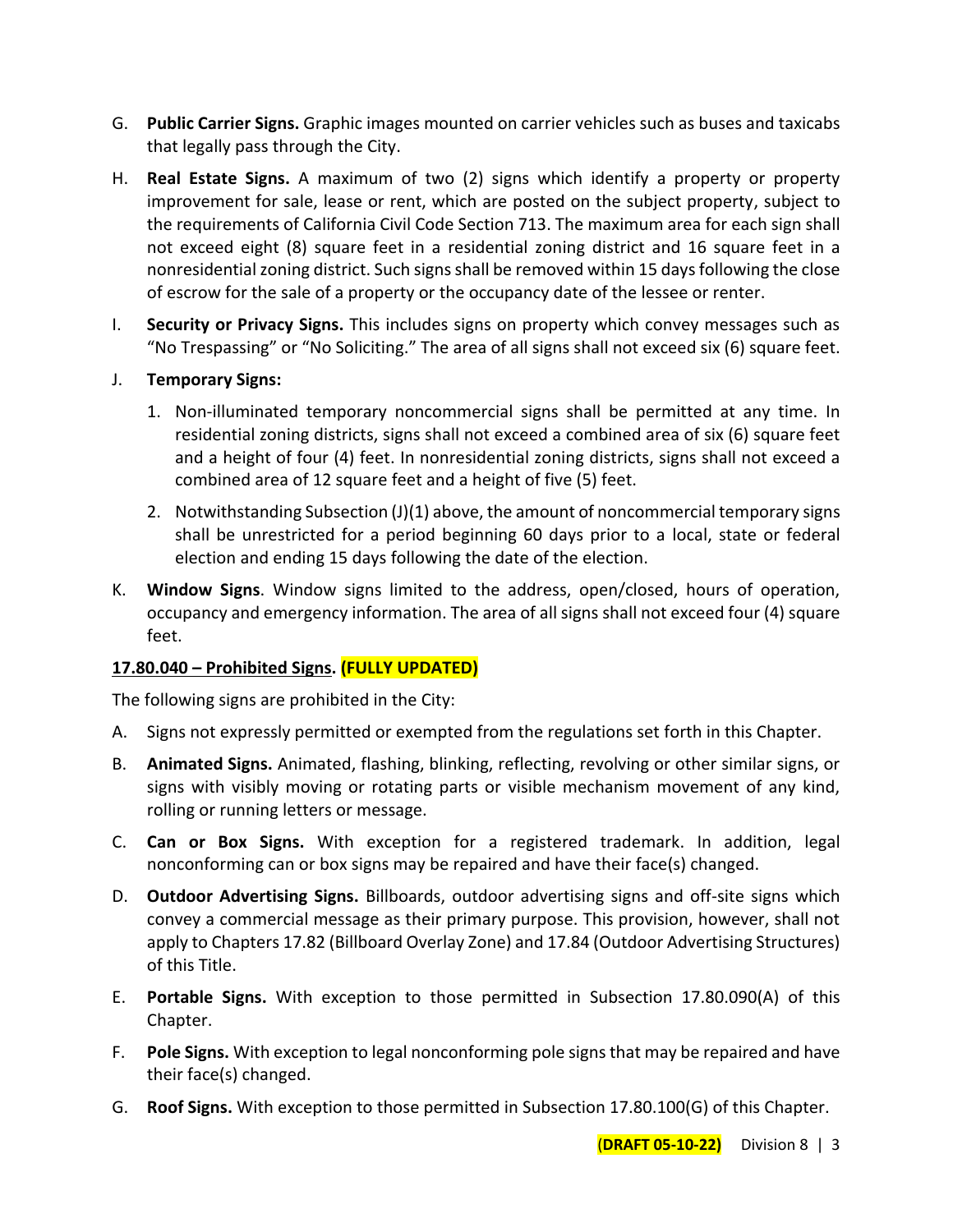#### H. **Sign Illumination:**

- 1. Signs with exterior or exposed raceways or conduit, with exception to neon signs;
- 2. Awnings which are back-lit (internally illuminated) so that the awning radiates light; and
- 3. Unshielded light bulbs in excess of 25 watts per lamp which may be seen from the public street or any property line, with exception to neon signs.

## I. **Sign Material or Medium:**

- 1. Signs that are painted, with exception to those permitted in Subsection 17.80.090(A) of this Chapter;
- 2. Signs using foam, plywood, Medium Density Overlay (MDO) or Medium Density Fiberboard (MDF); and
- 3. Signs constructed of paper, foam or similar material which makes use of chalk, felt pen, fluorescent paint or similar medium.
- J. **Signs Attached to Vehicles.** With exception to those that are permanently or magnetically affixed to a vehicle that do not render the vehicle immobile.
- K. **Signs That Produce Noise or Emissions.** Signs that emit visible smoke, vapors, particles or odors and signs that produce noise or sounds that can be heard at the property line, with exception to those permitted in Subsection 17.80.090(B) of this Chapter.
- L. **Signs in the Public Rights-of-Way.** Signs that are affixed within median strips or islands, on sidewalks, trees, retaining walls, bridges, benches, traffic signals, public fences, poles or utility equipment, street lighting, utility poles, traffic signs, or traffic signposts, construction barriers, supporting structures, anchor wires, or guy wires. With exception to those permitted in Subsection 17.80.030(F) of this Chapter.
- M. **Traffic and Pedestrian Safety.** No sign shall be designated, lighted, placed or displayed that would in any way simulate any type of traffic, emergency vehicle or emergency control or direction device or create a situation which is determined to be a traffic or pedestrian hazard by the Community Development Director or Public Works Director.
- N. **Windblown Devices and Balloon Signs.** This includes those that are attached to buildings, fixed on posts and freestanding.

## **17.80.050 – General Procedures. (FULLY UPDATED)**

- A. **Application.** Applications for a Sign Permit shall be made on the appropriate form. The Community Development Director shall determine the minimum filing procedures, content and form of materials which must be submitted before Planning Division can review and take action on the request. The filing procedures and applications shall be published and made available to the public. No application shall be received unless it complies with all filing requirements.
- B. **Permits Required.** A permit is required prior to the display and erection of a sign as follows, unless otherwise specifically exempted from requiring a permit: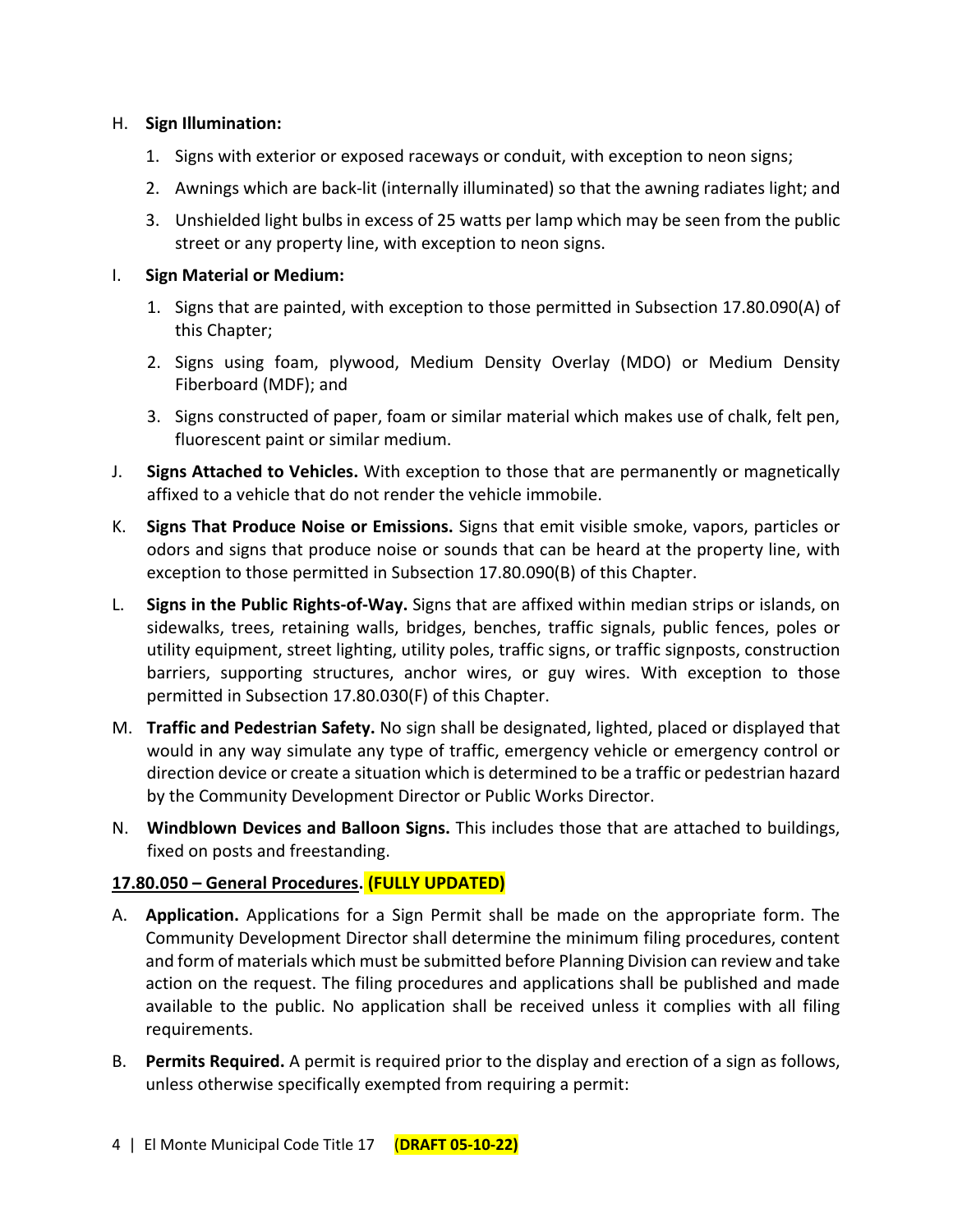- 1. Sign Permit. No person shall erect, alter, repair or relocate any sign without obtaining a Sign Permit from the Planning Division. All signs shall be reviewed to determine the proposed sign is consistent with the requirements of this Chapter.
- 2. Building Permit. No person shall erect, alter, repair or relocate any sign without obtaining a Building Permit from the Building Division. All signsshall be reviewed to determine that such work is in accordance with the building and electrical codes of the City.
- 3. Encroachment Permit. Signs that project over a public street or sidewalk shall be subject to obtaining an Encroachment Permit approval by the Public Works Department pursuant to the provisions of Chapter 12.28 (Encroachments) of the EMMC.
- 4. Temporary Sign Permit. No person shall erect a temporary sign under Sections 17.80.100 and 17.80.110 of this Chapter without first obtaining a Temporary Sign Permit from the Planning Division. All signs shall be reviewed to determine the proposed sign is in accordance with this Chapter.
- 5. Master Sign Program:
	- a. A Master Sign Program approved by the Community Development Director or his/her designee shall be required for the following:
		- i. New or remodeled nonresidential project with three (3) or more tenants;
		- ii. New building identification or major tenant sign;
		- iii. All new buildings within in the Gateway Specific Plan;
		- iv. The following uses: drive-thru businesses, hotels and motels, K-12 private schools, live/work units, theatres and concert venues, vehicle sales and lease, vehicle service stations, vehicle washing facilities, mixed-use and urban housing; and
		- v. As conditioned by the City Council, Planning Commission, Zoning Review Committee or Community Development Director.
	- b. Submittal requirements. A Master Sign Program application must include:
		- i. Appropriate application form with the property owner or authorized agent's signature.
		- ii. General sign criteria including:
			- 1. Permitted sign colors: a maximum four (4) colors, not including black or white (additional colors may be permitted for a registered trademark);
			- 2. Permitted background color (must be uniform for all signs), trim cap color and letter styles;
			- 3. Sign location and spacing;
			- 4. Method of illumination; and
			- 5. Method of attachment (include a typical cross-section).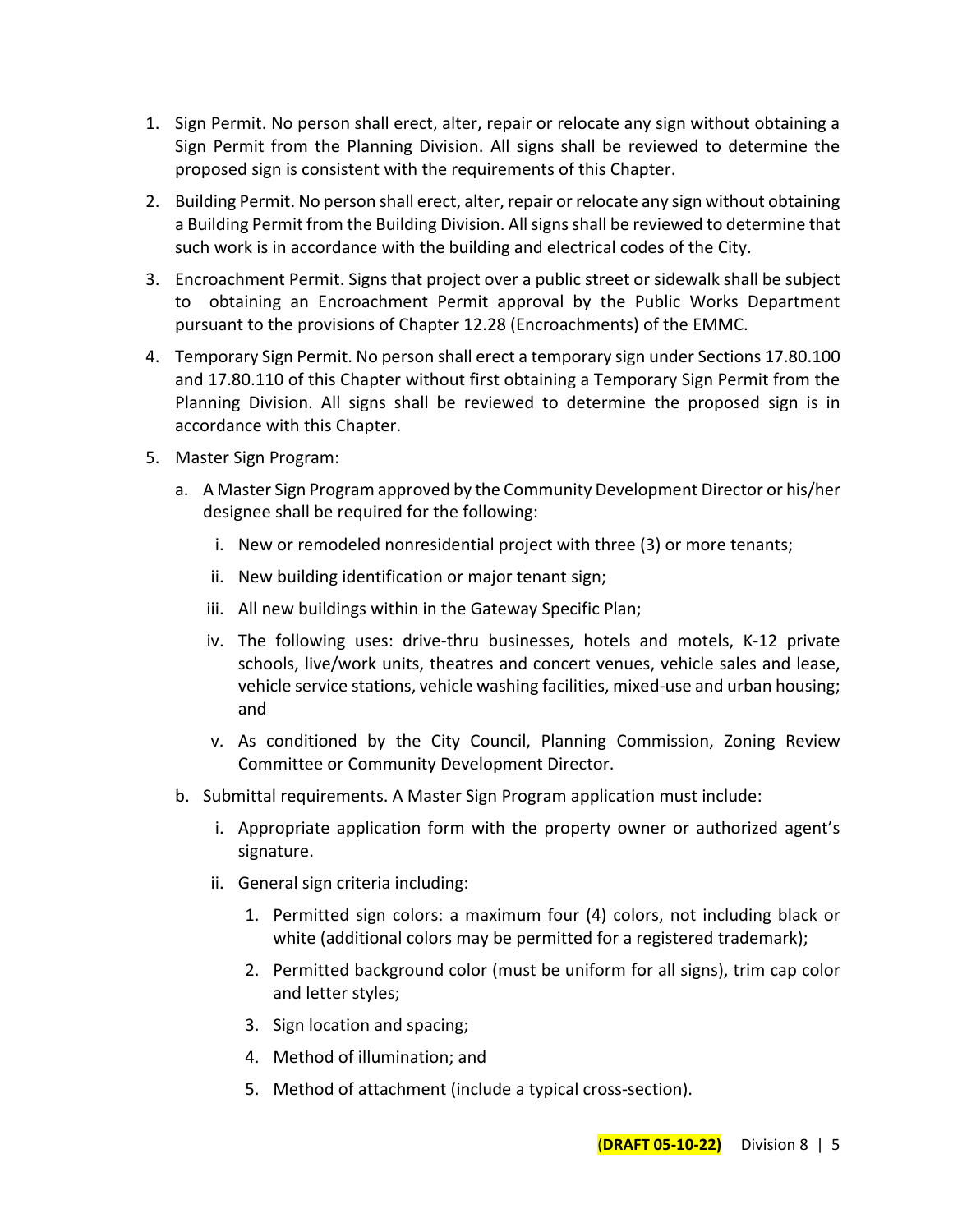- iii. Criteria for freestanding signs and directional signs, etc.
- iv. All sign letters shall be individually cut. Signs may be internally, externally or back lit. Can or box signs shall be prohibited, except for a registered trademark.
- v. Projects with six (6) or more tenants shall be named to assist future tenants and customers in identifying the commercial project. The project's name shall be prominently located on all freestanding signs, occupying a minimum 20 percent of the sign area.
- c. Approval. The Master Sign Program shall be approved prior to the issuance of any permit for new signs for the center and individual tenants.
- C. **Records.** Applications filed pursuant to this Chapter shall be numbered consecutively in the order of their filing and shall be part of the permanent official records of the Planning Division.

## **17.80.060 – Permitted Signs – Residential, Public and Quasi-public Zoning Districts. (FLLY/UP)**

A. **Multiple-family Residential Uses.** A maximum two (2) identification signs shall be permitted, with a maximum area of 16 square feet for each sign. Such sign shall be placed flat against the building, mounted on a block wall or erected as a freestanding monument sign with a maximum height of six (6) feet. Any illumination shall be limited to subdued spotlighting.

#### B. **Nonresidential Uses:**

- 1. Wall signs. One (1) wall sign for each building façade that faces a street or an on-site parking area, provided the maximum sign area does not exceed 24 square feet for each sign or the maximum permitted in Table 17.80-1, whichever is less. The sign shall also meet all other development standards outlined in Table 17.80-2.
- 2. Freestanding signs. One (1) monument sign for each street frontage greater than 50 linear feet, provided the maximum sign area does not exceed 32 square feet or the maximum permitted in Table 17.80-4, whichever is less. In addition, the sign height shall not exceed six (6) feet for each sign.
- 3. Signs shall meet all other development standards outlined in Tables 17.80-2 and 17.80-4.
- C. **Legal Nonconforming Uses.** Existing legal nonconforming signs may remain as long as the buildings and uses on the property retain their legal nonconforming status. Signs may be replaced, provided the new signs are not enlarged and conform with all other development standards outlined in Tables 17.80-2 and 17.80-4.

#### **17.80.070 – Building Signs – Multiuse, Commercial and Manufacturing Zoning Districts. (FLLY/UP)**

- A. Building signs shall include all signs placed on the exterior of a building including wall, building identification/major tenant, marquee/projecting, canopy/awning, hanging and window signs.
- B. Table 17.80-1 prescribes the total maximum square footage of all building signs along a façade: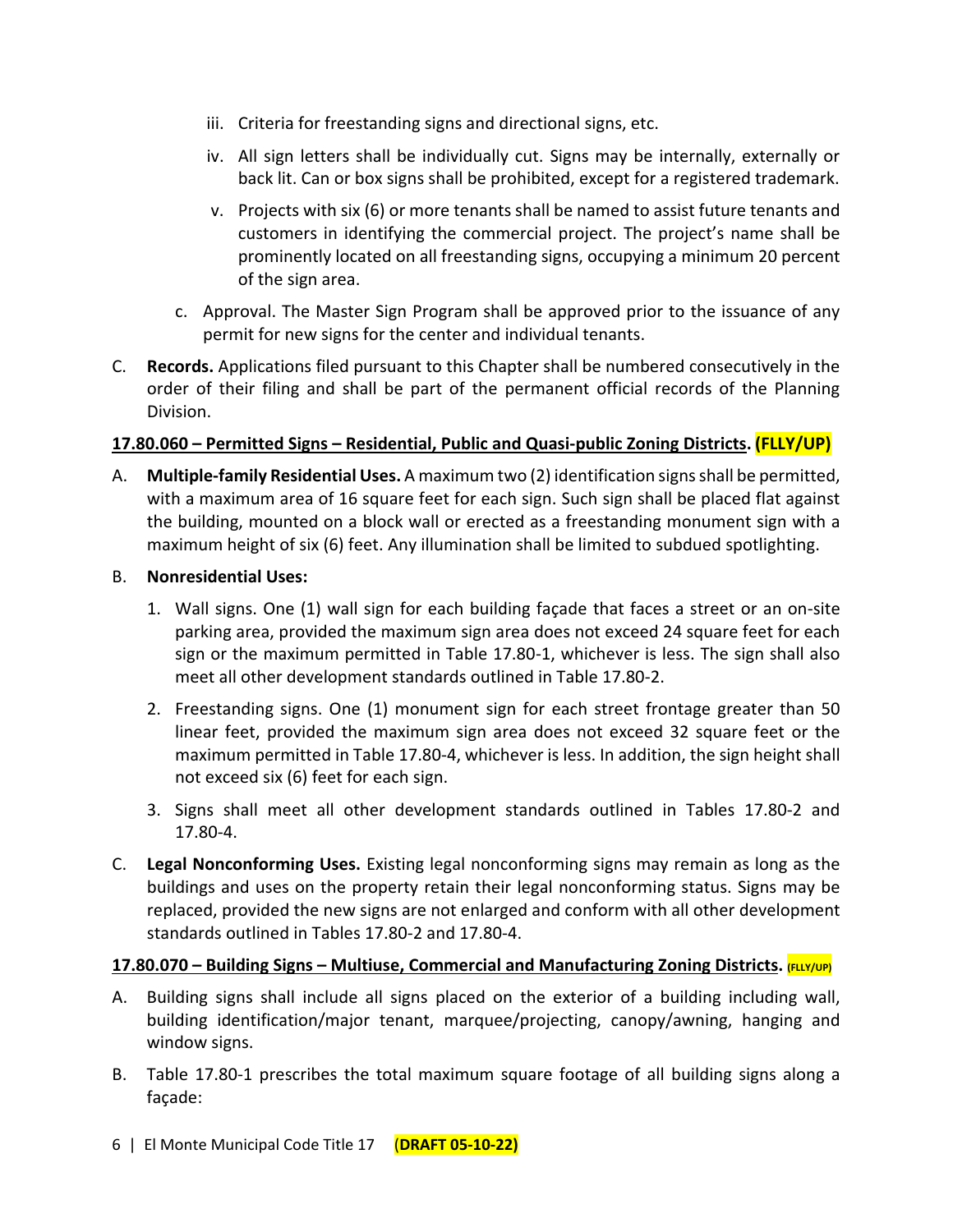| Table 17.80-1 – Maximum Area of All Building Signs <sup>1</sup> |                                                                                                                               |                                                                |                                                                                                     |
|-----------------------------------------------------------------|-------------------------------------------------------------------------------------------------------------------------------|----------------------------------------------------------------|-----------------------------------------------------------------------------------------------------|
| Façade<br><b>Type</b>                                           | <b>Façade Definition</b>                                                                                                      | <50 lineal feet<br>of façade                                   | >50 lineal feet<br>of façade                                                                        |
| Primary<br>façade                                               | An elevation that faces<br>a street, on-site driveway<br>or on-site parking area                                              | 2.0 sq. ft. for each<br>foot of building or<br>tenant frontage | 1.5 sq. ft. for each foot of<br>building or tenant frontage or<br>100 sq. ft., whichever is greater |
| Secondary<br>façade                                             | An elevation that faces<br>a street, alleyway, on-site<br>driveway or on-site<br>parking area that is not<br>a primary façade | 1.5 sq. ft. for each<br>foot of building or<br>tenant frontage | 1.0 sq. ft. for each foot of<br>building or tenant frontage or<br>75 sq. ft., whichever is greater  |
| Third<br>façade                                                 | An elevation that faces a<br>street or alleyway that is not a<br>primary or secondary façade                                  | 1.0 sq. ft. for each<br>foot of building or<br>tenant frontage | 0.5 sq. ft. for each foot of<br>building or tenant frontage or<br>50 sq. ft., whichever is greater  |

C. Table 17.80-2 prescribes the development standards for wall, marquee, projecting, canopy, awning and hanging building signs:

| Table 17.80-2 - Development Standards for Building Signs |                                                                                    |                                                                                                                     |                                                                                                                                 |                                                                                |
|----------------------------------------------------------|------------------------------------------------------------------------------------|---------------------------------------------------------------------------------------------------------------------|---------------------------------------------------------------------------------------------------------------------------------|--------------------------------------------------------------------------------|
| Standard                                                 | <b>Wall Sign</b>                                                                   | Marquee or<br><b>Projecting Sign</b>                                                                                | Canopy or<br><b>Awning Sign</b>                                                                                                 | <b>Hanging Sign</b>                                                            |
| Number of<br>tenants                                     | Single or multiple                                                                 | Single only                                                                                                         | Single or multiple                                                                                                              | Single or multiple                                                             |
| Number of<br>signs                                       | 1 per tenant<br>per eligible façade                                                | 1                                                                                                                   | 1 per business<br>or tenant                                                                                                     | 1 per business<br>or tenant; Shall be<br>located above a<br>pedestrian walkway |
| Maximum<br>Width or<br>Projection                        | 70% of the<br>horizontal length<br>of the wall or<br>tenant (whichever<br>is less) | 8 ft. from the<br>building face, as<br>long as it maintains<br>a 2 ft. setback from<br>a street curb or<br>driveway | 70% of the<br>horizontal length of<br>the awning or tenant<br>(if the canopy is for<br>multiple tenants)<br>(whichever is less) | May project up<br>to 50% of the<br>walkway width                               |
| Maximum<br>Area                                          | Up to the entire<br>square footage<br>provided in Table<br>17.80-1                 | 24 sq. ft.                                                                                                          | Signs with a valance:<br>80% of the<br>valance area;<br>Barrel awnings:<br>60% of the bottom<br>2 ft. of the awning             | 12 sq. ft.                                                                     |

<sup>1</sup> Square footage shall not be transferred from one façade to another façade. Signs located at the corner of a building may be considered part of the primary façade or secondary façade.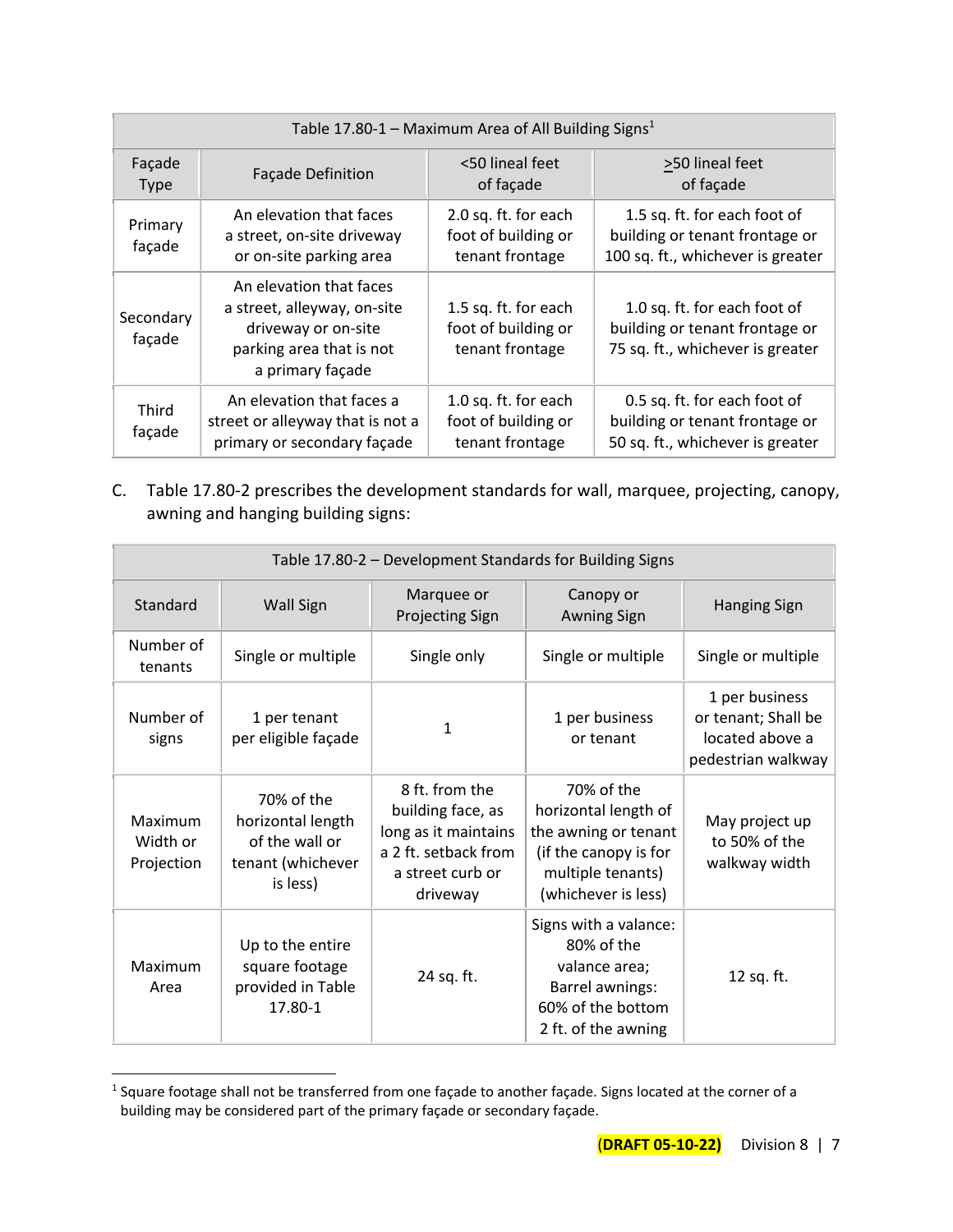| Table 17.80-2 - Development Standards for Building Signs (continued) |                                                                                                                                                                                        |                                                                                                      |                                                                                                                                       |                                           |
|----------------------------------------------------------------------|----------------------------------------------------------------------------------------------------------------------------------------------------------------------------------------|------------------------------------------------------------------------------------------------------|---------------------------------------------------------------------------------------------------------------------------------------|-------------------------------------------|
| Standard                                                             | <b>Wall Sign</b>                                                                                                                                                                       | Marquee or<br><b>Projecting Sign</b>                                                                 | Canopy or<br><b>Awning Sign</b>                                                                                                       | <b>Hanging Sign</b>                       |
| Maximum<br>Height $-$<br><b>Ground Floor</b><br>Tenants              | For 1-story<br>buildings: no higher<br>than the parapet<br>height or the floor<br>line of the 2 <sup>nd</sup> story<br>(whichever is lower)                                            | Shall not extend<br>above the<br>parapet wall;<br>Maintain a vertical<br>clearance of 8 ft.          | Canopy/awning shall<br>not extend higher<br>than 2 ft. above the<br>$1st$ story windows;<br>Maintain a vertical<br>clearance of 8 ft. | Maintain a vertical<br>clearance of 8 ft. |
| Maximum<br>Height $-$<br>2 <sup>nd</sup> Story<br><b>Tenants</b>     | Limited to 2 <sup>nd</sup> story<br>tenants with<br>separate<br>entrances: no<br>higher than the<br>parapet height or<br>the floor line of the<br>3rd story<br>(whichever is<br>lower) |                                                                                                      |                                                                                                                                       | Maintain a vertical<br>clearance of 8 ft. |
| Maximum<br>Copy Area                                                 | For existing box<br>signs and new<br>or existing signs<br>with background<br>areas: 80% of the<br>background area                                                                      | 80% of the<br>background area                                                                        |                                                                                                                                       | 80% of the<br>background area             |
| Maximum<br>Supplemental<br>Signs                                     | For tenants with<br>100 ft. or more<br>of frontage:<br>3 signs, maximum<br>25% of the wall<br>sign area                                                                                |                                                                                                      |                                                                                                                                       |                                           |
| Lighting                                                             | Internal, external<br>or backlit                                                                                                                                                       | Internal or backlit                                                                                  | Shall not include<br>lighting                                                                                                         | Internal, external<br>or backlit          |
| Residential<br>Zones                                                 | <b>Illuminated signs</b><br>facing a residential<br>zone shall be set<br>back a minimum<br>of 50 ft.                                                                                   | <b>Illuminated signs</b><br>facing a residential<br>zone shall be set<br>back a minimum<br>of 50 ft. |                                                                                                                                       |                                           |
| Other                                                                |                                                                                                                                                                                        | Encroachment permit required if sign<br>projects over the public right-of-way                        |                                                                                                                                       |                                           |

D. Figure 17.80-1 shows different building signs in a graphics form: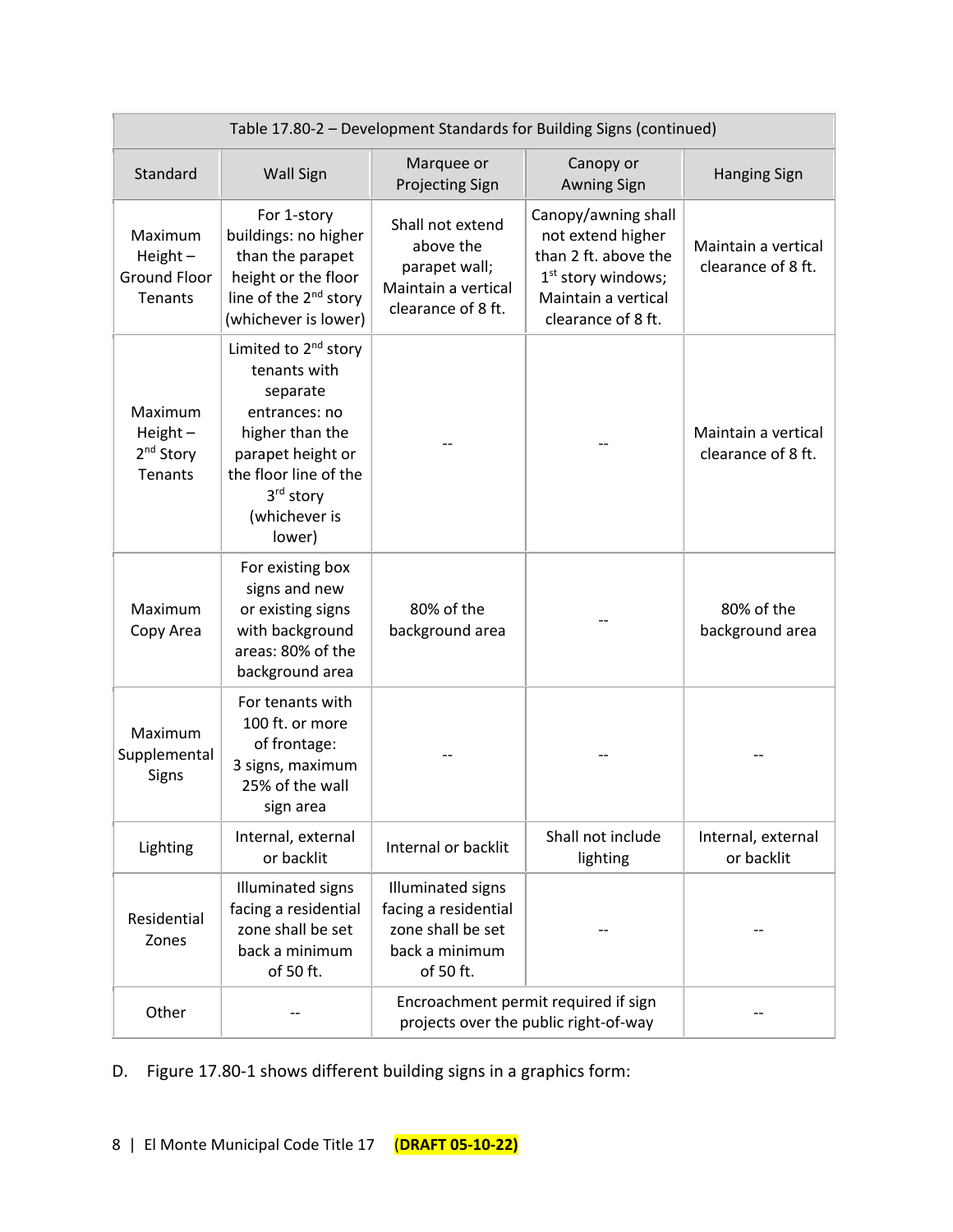Figure 17.80-1 – Building Signs

## E. **Directory Wall Signs:**

- 1. The sign area shall count toward the total square footages permitted in Table 17.80-1.
- 2. Maximum number. One (1) directory wall sign may be placed at each ground floor entrance and staircase for a multiple-tenant building, for tenants that do not have a separate ground floor exterior entrance.
- 3. Maximum area. A maximum two (2) square feet per tenant and an overall maximum size of ten (10) square feet per directional wall sign.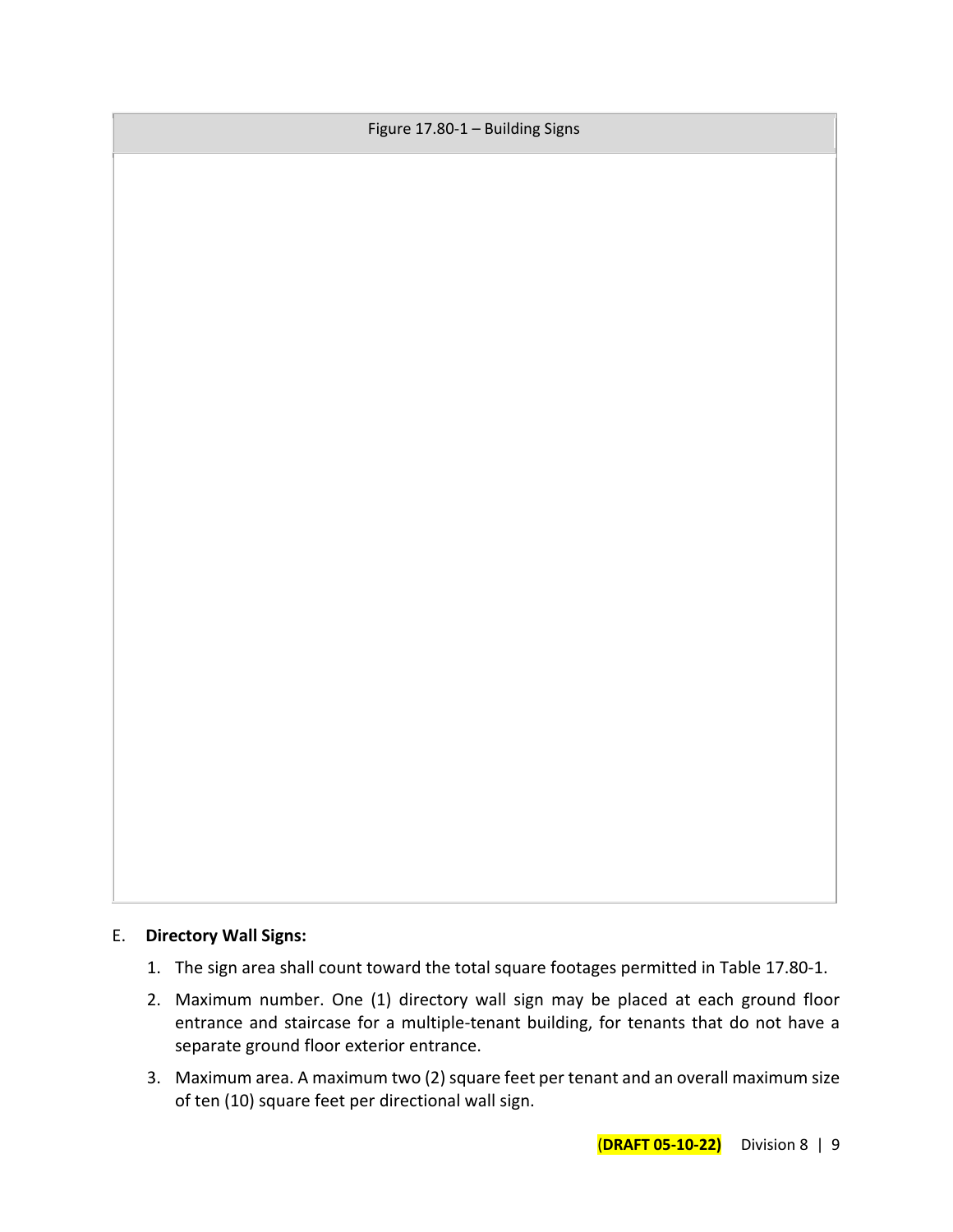## F. **Window Signs:**

- 4. The sign area shall count toward the total square footages permitted in Table 17.80-1.
- 5. Maximum area. Window signs shall not occupy more than 50 percent of any individual window. In addition, they shall not occupy more than 25 percent of the combined area of all windows along each façade.
- 6. Lighting. Window signs shall not be internally or externally illuminated.

#### G. **Building Identification or Major Tenant Sign:**

- 1. A sign shall only be permitted on a façade with a minimum width of 100 feet.
- 2. The sign area shall count towards the total square footages allotted in Table 17.80-1. An additional 50 square feet of overall wall sign area per eligible façade may be permitted for signs outlined in Subsection (G)(3) below and an additional 75 square feet for signs outlined in Subsection (G)(4) below.
- 3. A sign may be placed above a building entrance between the floor line of the  $2^{nd}$  story and parapet line of a building up to three (3) stories in height. However, the sign shall be integrated as part of an architectural feature (e.g. a building tower, projection, etc.).
- 4. A sign may be placed below the parapet of a building greater than three (3) stories in height. A maximum of three (3) signs shall be permitted on a building, with a maximum of one (1) sign per façade.
- 5. The signs shall comply with all other standards outlined in Tables 17.80-1 and 17.80-2.
- 6. Figure 17.80-2 shows building identification and major tenant signs in a graphics form:

Figure 17.80-2 – Building Identification and Major Tenant Signs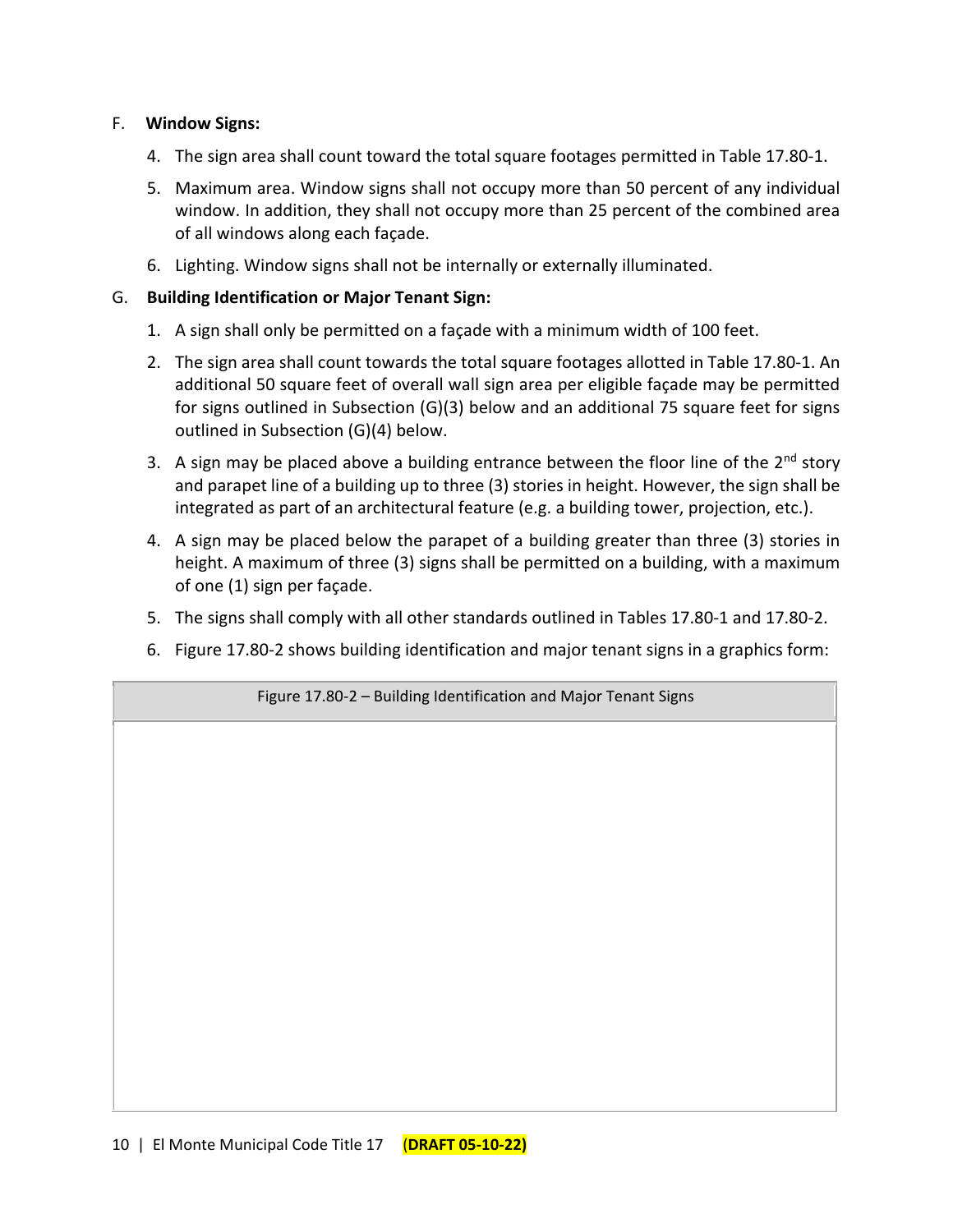## **17.80.080 – Freestanding Signs – Multiuse, Commercial and Manufacturing Zoning Districts.**

A. Table 17.80-3 prescribes the maximum number of freestanding signs allowed: **(FLLY/UP)**

| Table 17.80-3 – Number of Freestanding Signs <sup>2</sup> |                            |                                                                                         |  |
|-----------------------------------------------------------|----------------------------|-----------------------------------------------------------------------------------------|--|
| <b>Property Frontage</b>                                  | <b>Monument Signs</b>      | <b>Pylon Signs</b>                                                                      |  |
| $<$ 150 feet                                              | 1 monument sign            | None                                                                                    |  |
| 151 to 300 feet                                           | 1 monument or 1 pylon sign |                                                                                         |  |
| 301 to 450 feet                                           | 1 monument sign            | 1 pylon sign or 1 additional<br>monument sign                                           |  |
| >450 feet                                                 | 1 monument sign            | 2 pylon signs, or<br>1 pylon sign and 1 monument sign or<br>2 additional monument signs |  |

B. Table 17.80-4 prescribes the development standards for freestanding signs:

| Table 17.80-4 - Development Standards for Freestanding Signs |                                                                                                                                                  |                                                                                                                                                  |  |
|--------------------------------------------------------------|--------------------------------------------------------------------------------------------------------------------------------------------------|--------------------------------------------------------------------------------------------------------------------------------------------------|--|
| Standard                                                     | <b>Monument Signs</b>                                                                                                                            | <b>Pylon Signs</b>                                                                                                                               |  |
| <b>Number of Tenants</b>                                     | Single or multiple                                                                                                                               | Single or multiple                                                                                                                               |  |
| Maximum Area for<br>all Freestanding Signs                   | % sq. ft. per 1 ft. of linear street frontage                                                                                                    |                                                                                                                                                  |  |
| Maximum Area for<br><b>Individual Signs</b>                  | 1/4 sq. ft. per 1 ft. of street frontage or<br>30 sq. ft., whichever is greater                                                                  | $\frac{1}{2}$ sq. ft. per 1 ft. of<br>street frontage                                                                                            |  |
| Maximum Height                                               | 8 ft.                                                                                                                                            | 25 ft; signs between 25 ft. and 40 ft.<br>in height shall require Design<br>Review approval (see Chapter<br>17.122 of this Title)                |  |
| Maximum Copy Area                                            | 80% of the background area                                                                                                                       |                                                                                                                                                  |  |
| Minimum Planter Area                                         | 1/2 the area of the sign,<br>Equal area of the sign<br>including the base                                                                        |                                                                                                                                                  |  |
| Maximum Sign Width                                           | Minimum 2 ft. from the inside of the planter curb in all directions                                                                              |                                                                                                                                                  |  |
| <b>Minimum Setbacks</b>                                      | 25 ft. from any residential zone;<br>50 ft. from another<br>freestanding sign;<br>10 ft. triangle from any street<br>corner or driveway entrance | 50 ft. from any residential zone;<br>50 ft. from another<br>freestanding sign;<br>10 ft. triangle from any street<br>corner or driveway entrance |  |
| Lighting                                                     | Internal, external or backlit                                                                                                                    |                                                                                                                                                  |  |

<sup>&</sup>lt;sup>2</sup> Signs shall meet the development standards outlined in Table 17.80-4. For corner properties, each street would be calculated separately.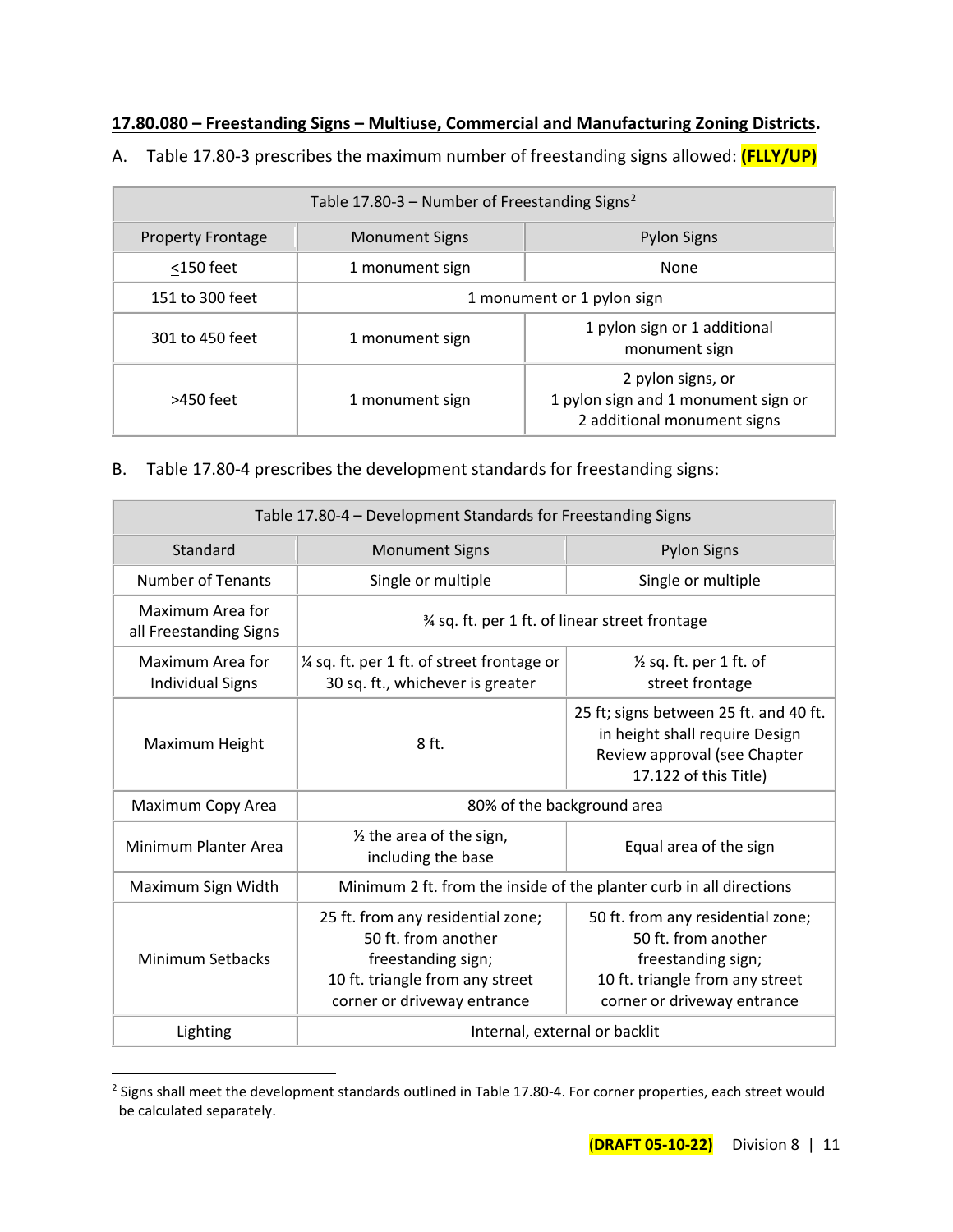C. Figure 17.80-3 shows different types of freestanding signs in a graphics form:

Figure 17.80-3 – Freestanding Signs

## **17.080.090 – Permitted Signs – Gateway and Downtown Specific Plans. (FULLY UPDATED)**

- A. **Applicability.** This Subsection applies to all properties within the boundaries of the Downtown Main Street Specific Plan and the Gateway Specific Plan.
- B. **Building Signs, Pedestrian-oriented.** All businesses with a separate street entrance in the Gateway Specific Plan and in the Main Street Subarea of the Downtown Specific Plan shall have a minimum of one (1) pedestrian-oriented building sign with the business name. This may include one (1) or more of the following:
	- 1. Marquee or projecting sign with vertical clearance between eight (8) and nine (9) feet and a maximum height of 12 feet or the height of the parapet wall, whichever is lower;
	- 2. Canopy or awning sign;
	- 3. Hanging sign; or
	- 4. Permanent window sign.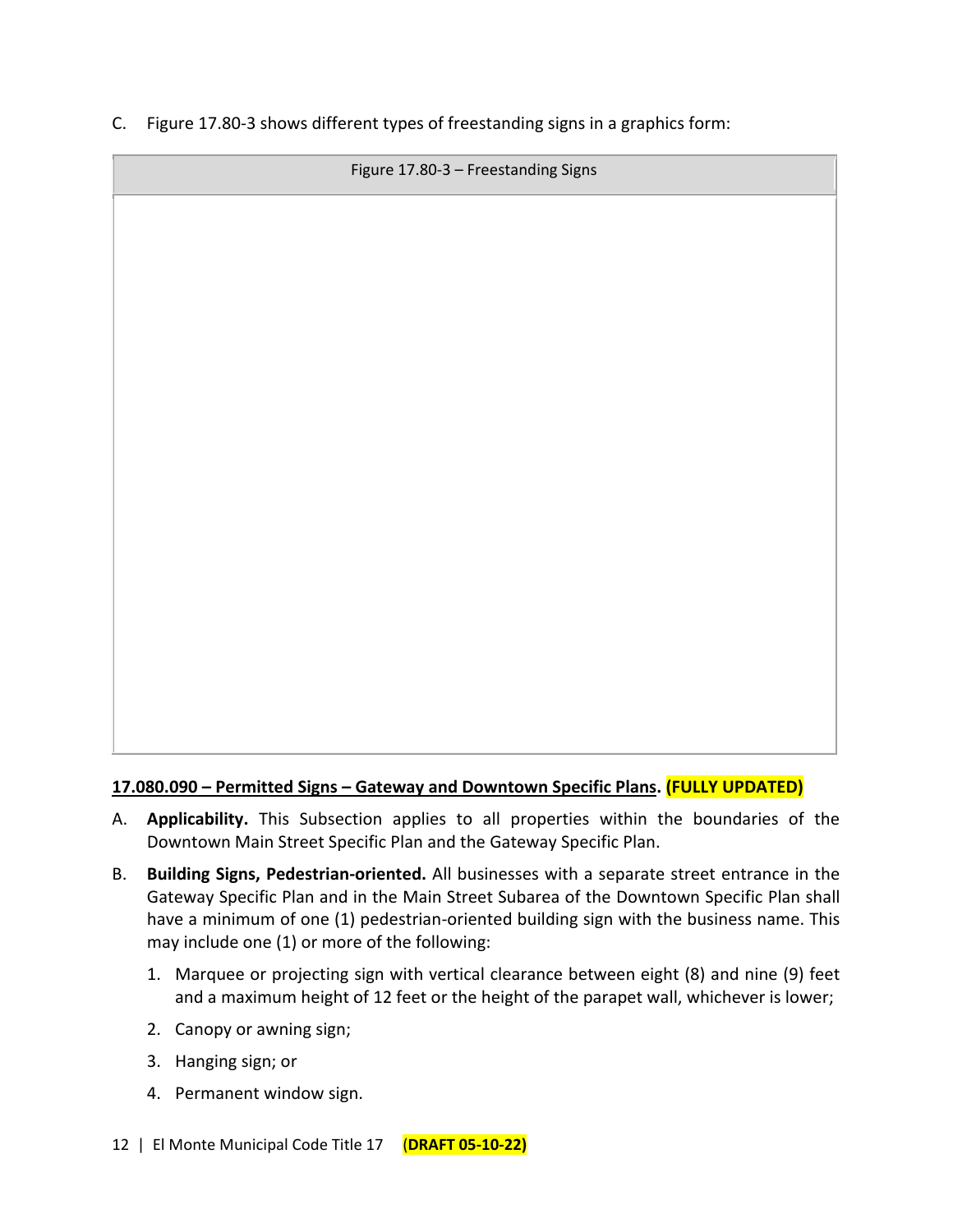## C. **Painted Wall Signs:**

- 1. Shall be limited to the Downtown Specific Plan.
- 2. Shall only be permitted on the rear building façade.
- 3. Shall not cover more than 20 percent of the surface on which the sign is painted.
- D. **Outdoor A-frame Signs.** Shall be permitted for a food and beverage establishment subject to the following:
	- 1. Number of signs. A maximum of one (1) sign shall be permitted at the main entrance facing the public street. A second sign may be permitted if the business has a secondary public entrance facing an alley or parking area behind the building.
	- 2. Maximum size. Shall not exceed six (6) square feet in surface area per side for a singleor double-sided A-frame sign.
	- 3. Maximum height. Shall not be greater than four (4) feet.
	- 4. Location. Signs shall not be located more than three (3) feet from the business frontage.

## E. **Freestanding Signs:**

- 1. Pylon signs shall be prohibited.
- 2. Monument signs shall be prohibited along Main Street between Santa Anita Avenue and Ramona Boulevard and along Lexington Avenue between Main Street and Ramona Boulevard.
- 3. Monument signs may be permitted along all other streets subject to the provisions outlined in Tables 17.80-3 and 17.80-4.
- F. **Window Signs.** Permanent window signs shall not occupy more than 25 percent of any individual window. In addition, permanent window signs shall not occupy more than 15 percent of the combined area of all windows along each façade.
- G. **Freeway Oriented Signs.** Freeway facing building signage in the Gateway Specific Plan may include building-face lit signage, multi-story blade lit signage and building-top lit signage. The goal is to maximize flexibility, diversity and exuberance so that the lit night signage of the will achieve a unique regional character.
- H. **Master Sign Program.** All buildings in the Gateway Specific Plan shall require the approval of a Master Sign Program. This includes all residential-only, nonresidential or mixed-use buildings.

## **17.80.100 – Permitted Signs – Specific Uses or Sign Types**. **(NEW)**

A. **Adult Entertainment Establishment.** Signs, advertisements, displays, or other promotional materials depicting or describing "specified anatomical areas" or "specified sexual activities" or displaying instruments, devices, or paraphernalia which are designed for use in connection with "specified sexual activities" shall not be shown or exhibited so as to be discernible by the public beyond the walls of the building or portion thereof in which the adult entertainment business is conducted.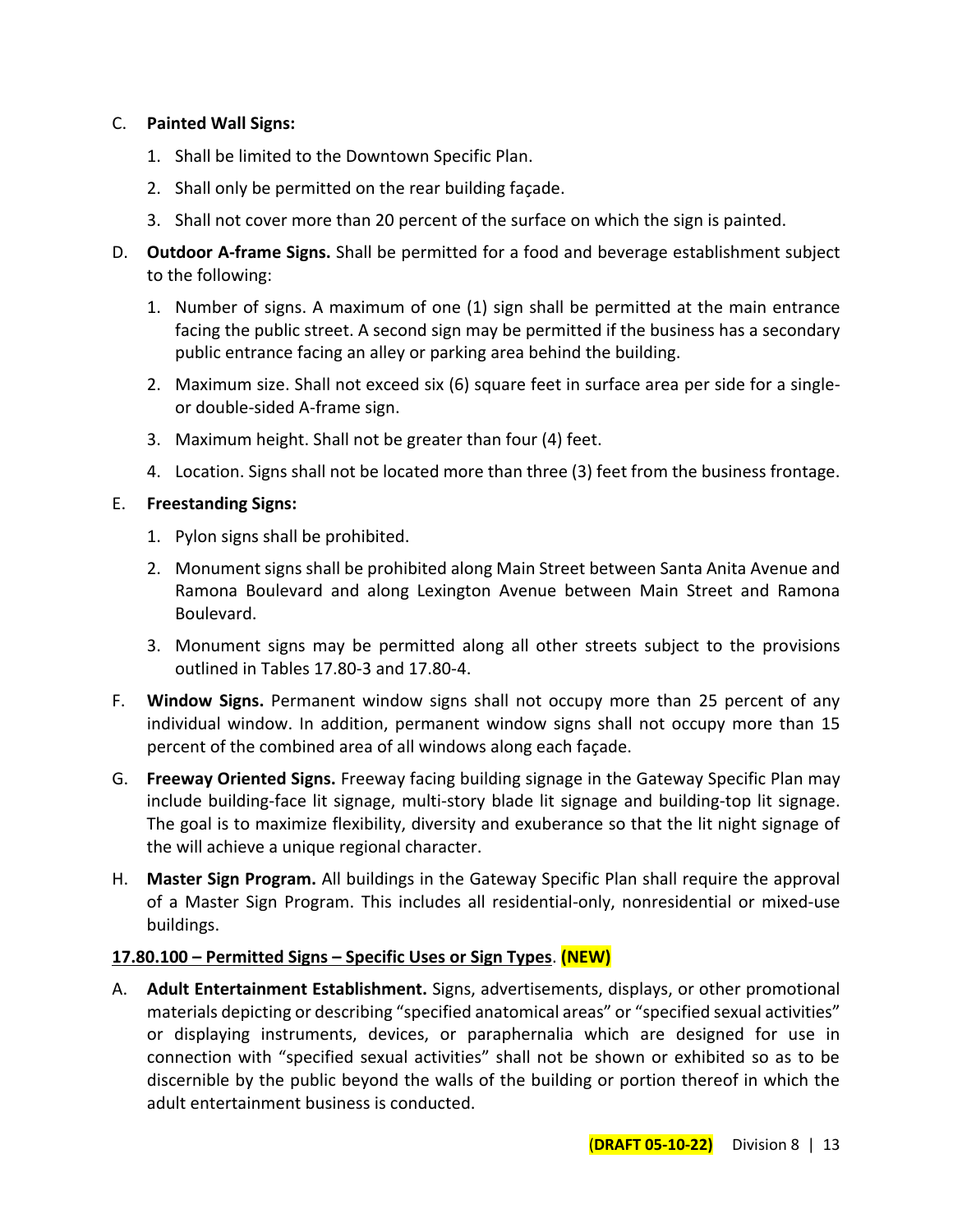#### B. **Drive-thru Business:**

- 1. Directional signs. Freestanding directional signs, for the sole purpose of guiding vehicle traffic on private property, may be permitted, provided each sign does not exceed an area of six (6) square feet and a height of four (4) feet.
- 2. Menu boards. Drive-thru food or beverage establishment may have a maximum of two (2) menu boards per drive-thru lane, provided each sign does not exceed an area of 20 square feet and a height of six (6) feet. All outdoor speakers shall be directed away from adjacent properties.
- 3. Vehicle clearance signs. Each drive-thru lane that passes under an overhang may have a vehicle clearance sign.
- 4. A Master Sign Program shall be required.

## C. **Electronic Copy Sign (Automatic Readerboard):**

- 1. Permitted uses. Electronic copy signs shall be limited to uses listed in Subsection (E) K-12 schools, public and private and religious facilities, (H) theatre and concert venues, (I) vehicle sales and lease; and (J) vehicle service stations of this Chapter.
- 2. Minimum display time. Each message on the sign shall be displayed for a minimum of eight (8) seconds. Vehicle service station signs shall only change when fuel pricing is adjusted.
- 3. Sign brightness:
	- a. Each static message shall not include flashing lights or the varying of light intensity;
	- b. The sign shall not operate at brightness levels of more than 0.3 foot candles (fc) above ambient light at the street, as measured using a foot candle meter; and
	- c. The sign shall have a light sensing device that will adjust the brightness as ambient light conditions change.
- 4. Maintenance. The sign shall be designed and required to freeze the display in one static position, display a full black screen, or turn off, in the event of a malfunction.
- 5. Safety:
	- a. The sign shall not be operated in such a fashion as to constitute a hazard to safe and efficient operation of vehicles on streets or freeways and shall comply with all applicable local, state and federal laws and regulations; and
	- b. The sign shall simulate or imitate any directional, warning, danger or information sign, or any display likely to be mistaken for any permitted sign intended or likely to be construed as giving warning to traffic, by, for example, the use of the words "stop" or "slow down."
- 6. The sign shall not be operated or maintained so as to constitute an "improper display," as defined or described in Business and Professions Code Section 5403.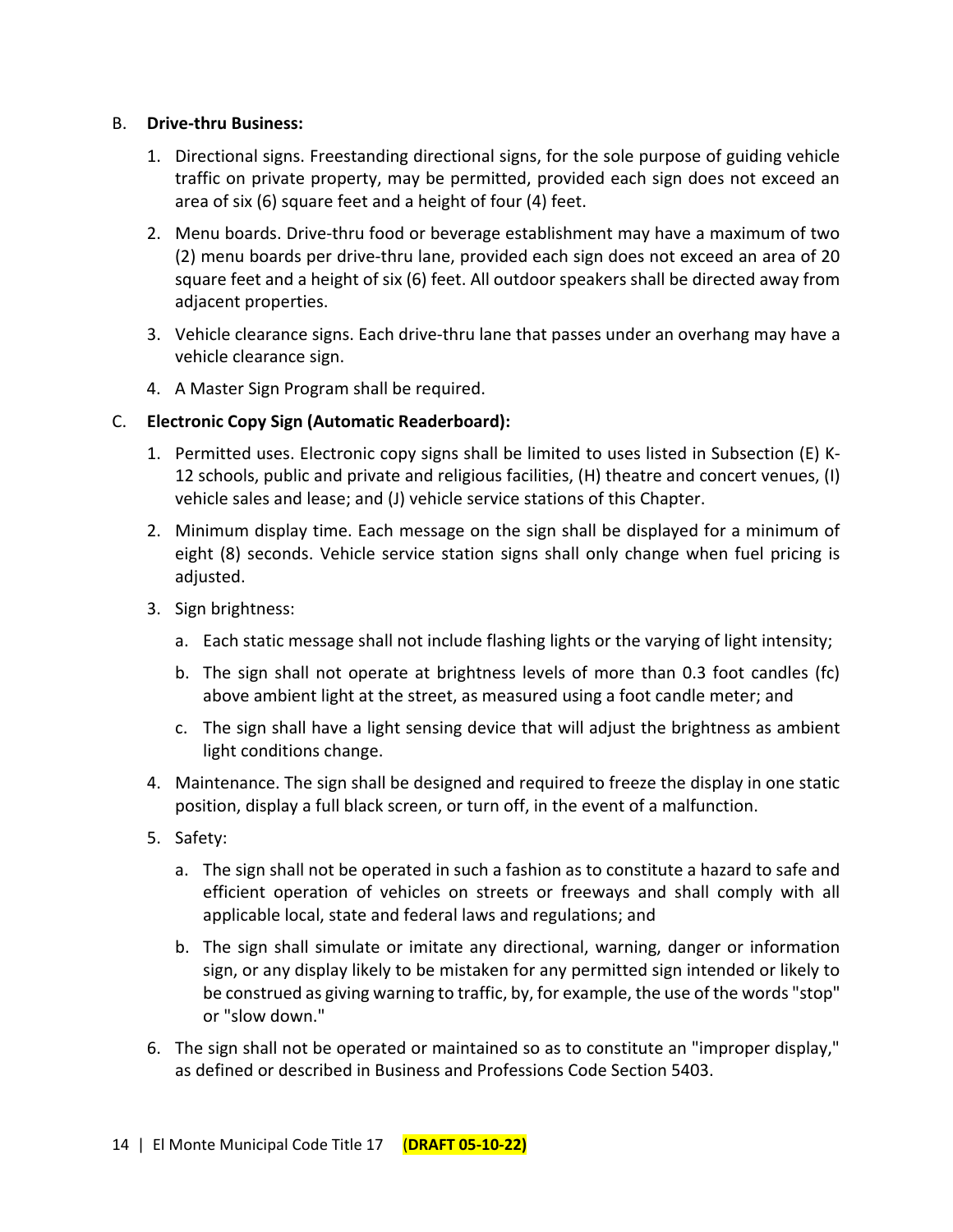#### D. **Hotel and Motel:**

- 1. Ancillary uses. If an ancillary use for the hotel has a separate entrance facing the street or an on-site parking area, it may have one (1) wall sign up to 20 square feet in area.
- 2. Neon. Neon shall be prohibited, with exception to what is permitted in Subsection (D)(3) below.
- 3. Window signs. No window signs shall be permitted, with exception of one (1) hotel sign with a maximum area of four (4) square feet stating "vacancy' no vacancy" and one (1) sign for an ancillary use with a maximum area of four (4) square feet stating "open/closed." Such sign may be in neon.
- 4. A Master Sign Program shall be required.

## E. **K-12 School, Public and Private and Religious Facility:**

- 1. Monument signs. Signs shall not exceed a height of eight (8) feet in residential zones.
- 2. Changeable copy signs (manual). A maximum 40 percent of freestanding signs may include changeable copy.
- 3. Electronic copy signs (automatic readerboard, displaying text and/or graphics). For nonresidential zones, changeable copy may be replaced with an electronic copy, subject to the requirements of Subsection (C) above.
- 4. A Master Sign Program shall be required for all K-12 private schools.

#### F. **Live/work Units:**

- 1. Quantity and size. Each live/work use may have one (1) sign at a maximum rate of onehalf  $(\frac{1}{2})$  square feet for each foot of building frontage or 12 square feet, whichever is less.
- 2. Lighting. Signs may be back-lit or exterior illuminated. Signs shall not be internally illuminated. Neon signs shall be prohibited, with exception of permitted window signs under Subsection (F)(3) below.
- 3. Window signs. No window signs shall be permitted, with exception of one (1) sign with a maximum area of four (4) square feet stating "open/closed." Such sign may be in neon.
- 4. A Master Sign Program shall be required.
- 5. No additional signage shall be permitted.

#### G. **Recycling Facility:**

- 1. Mobile facility. The facility may have up to two (2) identification signs (one on each side of the facility) with a maximum area of 12 square feet each.
- 2. Self-service facility. The facility may have one (1) identification sign with a maximum area of four (4) square feet (exclusive of operating instructions).
- 3. Small collection facility: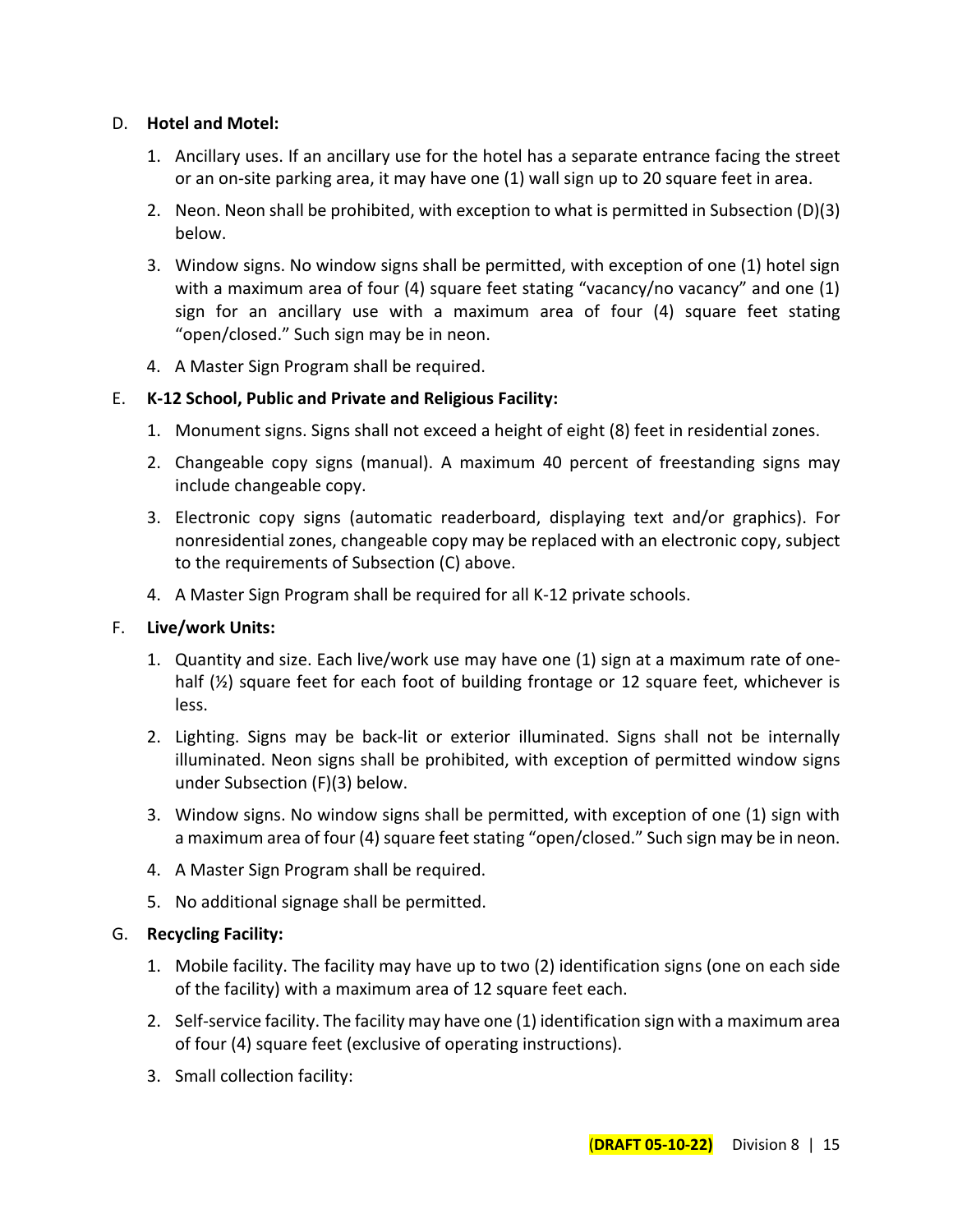- a. Wall sign. The facility may have one (1) wall sign with a maximum area of 24 square feet. The sign shall not be internally illuminated; and
- b. Directional signs. Freestanding directional signs, for the sole purpose of guiding vehicle traffic on private property, may be permitted, provided each sign does not exceed an area of six (6) square feet and a height of four (4) feet. Such signing shall bear no advertising message.
- 4. Large collection facility:
	- a. Wall sign. The facility may have one (1) wall sign with a maximum area of 36 square feet or one (1) square foot per one (1) linear foot of building frontage, whichever is greater;
	- b. Directional signs. Freestanding directional signs, for the sole purpose of guiding vehicle traffic on private property, may be permitted, provided each sign does not exceed an area of six (6) square feet and a height of four (4) feet. Such signing shall bear no advertising message; and
	- c. Monument sign. The facility may have one (1) monument sign along each street frontage as prescribed in Section 17.80.080 of this Chapter.

## H. **Theatre and Concert Venue:**

- 1. Building signs. Properties containing a theatre or concert venue may substitute a wall sign with a marquee sign, subject to the following:
	- a. A maximum of two (2) marquee signs shall be permitted with each on a separate elevation. The elevation shall face a street or on-site parking area.
	- b. The maximum area of each marquee sign shall be equal to the maximum wall sign area permitted on the applicable façade, as permitted in Tables 17.80-1 and 17.80- 2, or 100 square feet, whichever is greater.
	- c. The maximum overall height of each sign shall be 25 feet.
	- d. The sign may extend above the roofline, provided it is incorporated with an architectural feature of the building, compliant with Section 17.60.030 (General Development Standards – Height Exceptions and Restrictions) of this Title.
	- e. The sign may be internally and/or externally illuminated.
	- f. A maximum 60 percent of the sign may include changeable copy (manual) or electronic copy (automatic readerboard, displaying text only) to advertise movies, performances and showtimes, subject to the requirements of Subsection (C) above.
- 2. Freestanding signs. The number of freestanding signs as prescribed in Table 17.80-3 may be increased by one (1) monument or pylon sign, subject to the following:
	- a. The maximum area of all freestanding signs as outlined in Table 17.80-4 shall be increased to one (1) square foot per one (1) foot of linear street frontage.
	- b. The sign shall be for the exclusive use of the theatre or concert venue.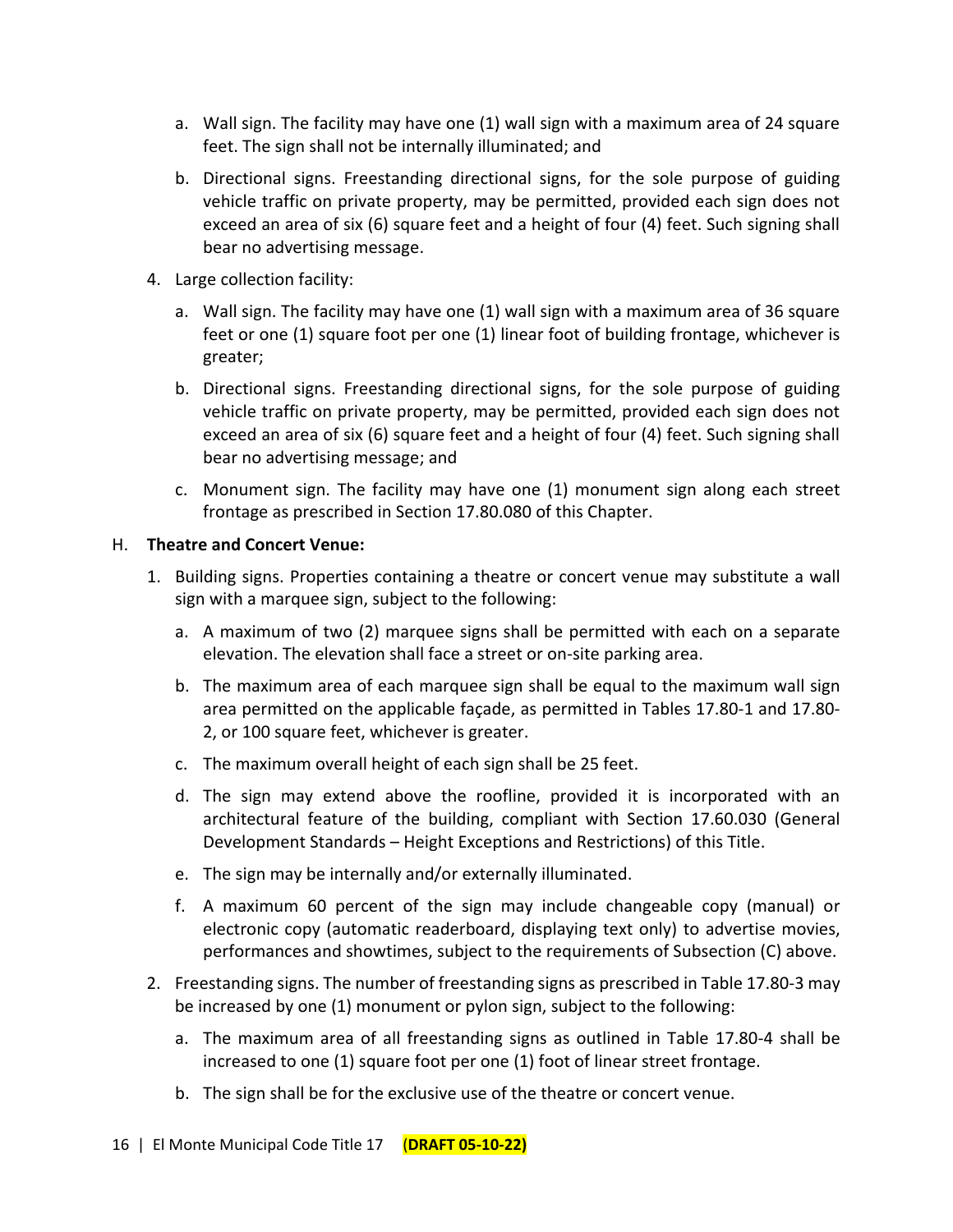- c. A maximum 40 percent of the sign may include changeable copy (manual) or electronic copy (automatic readerboard, displaying text only) to advertise movies, performances and showtimes, subject to the requirements of Subsection (C) above.
- 3. Temporary signs. Temporary banners or other types of temporary signs shall be prohibited when the theatre or concert venue is the only business on the property, except for the 30 days after the issuance of a certificate of occupancy for the opening of a new or remodeled theatre or concert venue.
- 4. A Master Sign Program shall be required.

## I. **Vehicle Sales and Lease:**

- 1. This Subsection applies to automobile dealerships located within the Auto District as identified in 2011 General Plan Figure LU-2 (Strategic Areas).
- 2. Wall signs:
	- a. The maximum area of all wall signs on the building shall be equal to the maximum permitted in Tables 17.80-1 and 17.80-2, or 150 square feet, whichever is greater. This shall only apply to one (1) building if the dealership includes multiple buildings.
	- b. For buildings with 100 feet or more of frontage, the number of supplemental signs may be increased to five (5), constituting a maximum 35 percent of the wall sign area.
	- c. Signs may extend above the roofline, provided it is incorporated with an architectural feature of the building, compliant with Section 17.60.030 (General Development Standards – Height Exceptions and Restrictions) of this Title.
- 3. Freestanding freeway-oriented signs. One (1) additional freestanding sign shall be permitted, as outlined in Table 17.80-3, subject to the following:
	- a. The maximum area of the freestanding freeway-oriented sign shall be one (1) square foot per one (1) foot of linear street frontage. If the property has multiple frontages, the square footage may be based on the longer frontage.
	- b. The maximum height of the sign shall not exceed 100 feet above the grade of the closest travel lane of the freeway.
	- c. A maximum 70 percent of the freeway-oriented sign may include changeable copy (manual) or electronic copy (automatic readerboard), subject to the requirements of Subsection (C) above.
- 4. Banner signs:
	- a. The maximum height for a banner shall be 20 feet.
	- b. The minimum vertical clearance for a banner shall be eight (8) feet.
	- c. The minimum vertical clearance for a banner over a driveway or parking area shall be 14 feet.
	- d. Banners shall be set back a minimum 15 feet from adjacent property lines.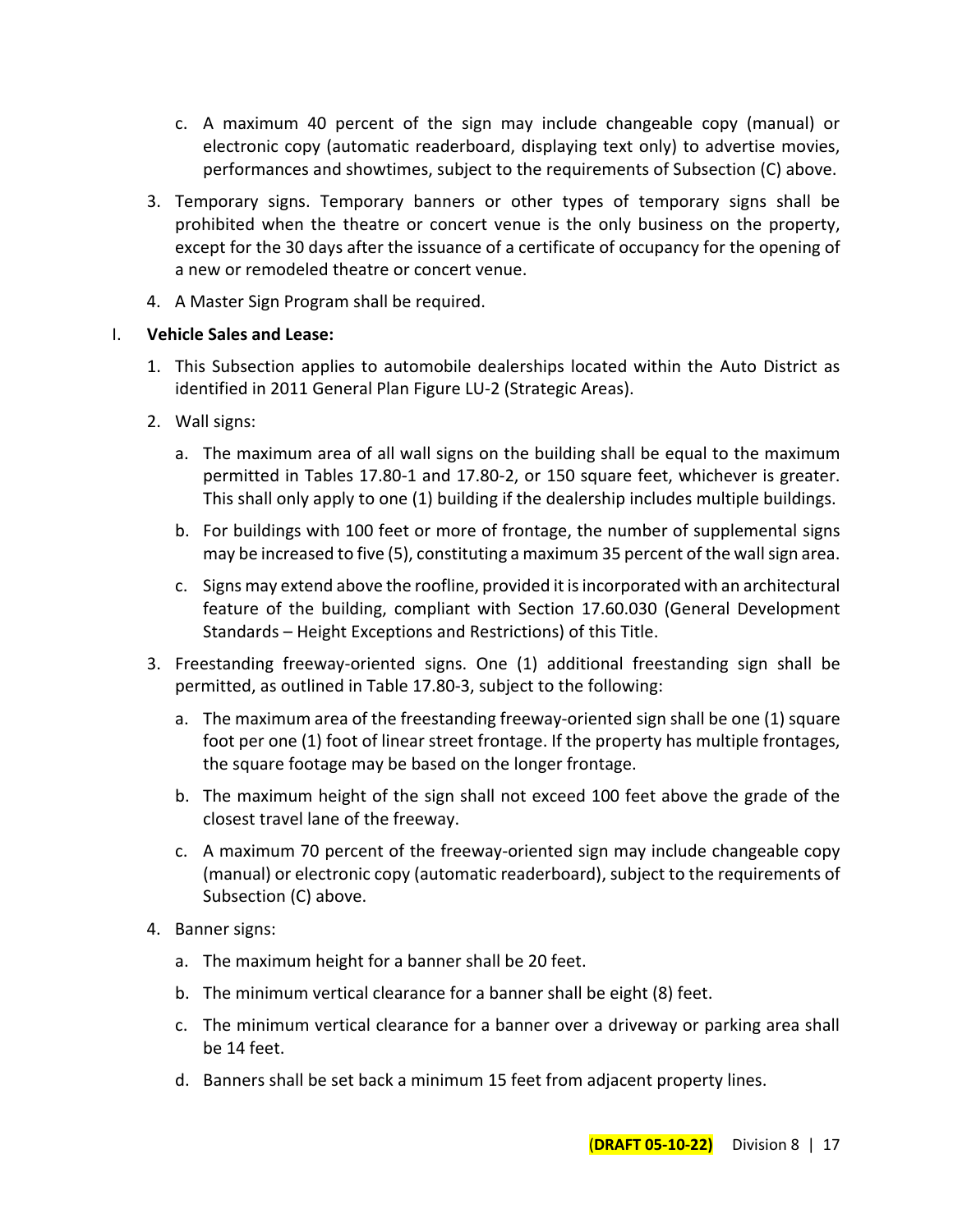- e. Banners shall only be mounted to freestanding vertical poles, light standards and poles or brackets attached to a building wall, so as to project outward from the wall. No banners shall be attached to vehicles, building walls, freestanding walls or fences or roofs of buildings.
- f. Banners shall project a maximum four (4) feet from the support pole.
- 5. A Master Sign Program shall be required.

#### J. **Vehicle Service Station:**

- 1. Maximum area for combined signs, including building signs, freestanding signs, canopy fascia signs and gasoline price signs. The maximum area shall not exceed one and onehalf (1½) square feet per one (1) foot of linear street frontage. For corner lots, the longer frontage shall be used to calculate the maximum area.
- 2. Freestanding signs:
	- a. Interior lots: One (1) monument sign not exceeding 40 square feet.
	- b. Corner lots: One (1) pylon sign not exceeding 80 square feet at the street corner or two (2) monument signs not exceeding 40 square feet each (one along each street frontage). Monument signs shall be set back a minimum 40 feet from the street corner.
- 3. Canopy fascia signs: The company name, logo and graphic (e.g., strip or band in the company's trademark colors) may be located on the canopy, provided none extend above the roofline. The combined area of the company name and/or logo on all sides shall not exceed 50 square feet per canopy. The graphic (strip or band) shall not count towards the combined area of the canopy fascia signs and shall not be internally illuminated.
- 4. Gasoline price signs. Service stations shall comply with the California Business and Professional Code, Article 12, Sections 13530 to 13540. This includes providing minimum letter and number heights for the three (3) major grades of gasoline. The gasoline prices may be displayed as changeable copy (manual) or electronic copy (automatic readerboard, displaying text only).
- 5. Temporary signs. Temporary banners or other types of temporary signs shall be prohibited, except for the 30 days after the issuance of a certificate of occupancy for the opening of a new or remodeled service station.
- 6. Lighting. All signs shall be internally illuminated.
- 7. A Master Sign Program shall be required.

#### K. **Vehicle Washing Facility:**

1. Directional signs. Freestanding directional signs, for the sole purpose of guiding vehicle traffic on private property, may be permitted, provided each sign does not exceed an area of six (6) square feet and a height of four (4) feet.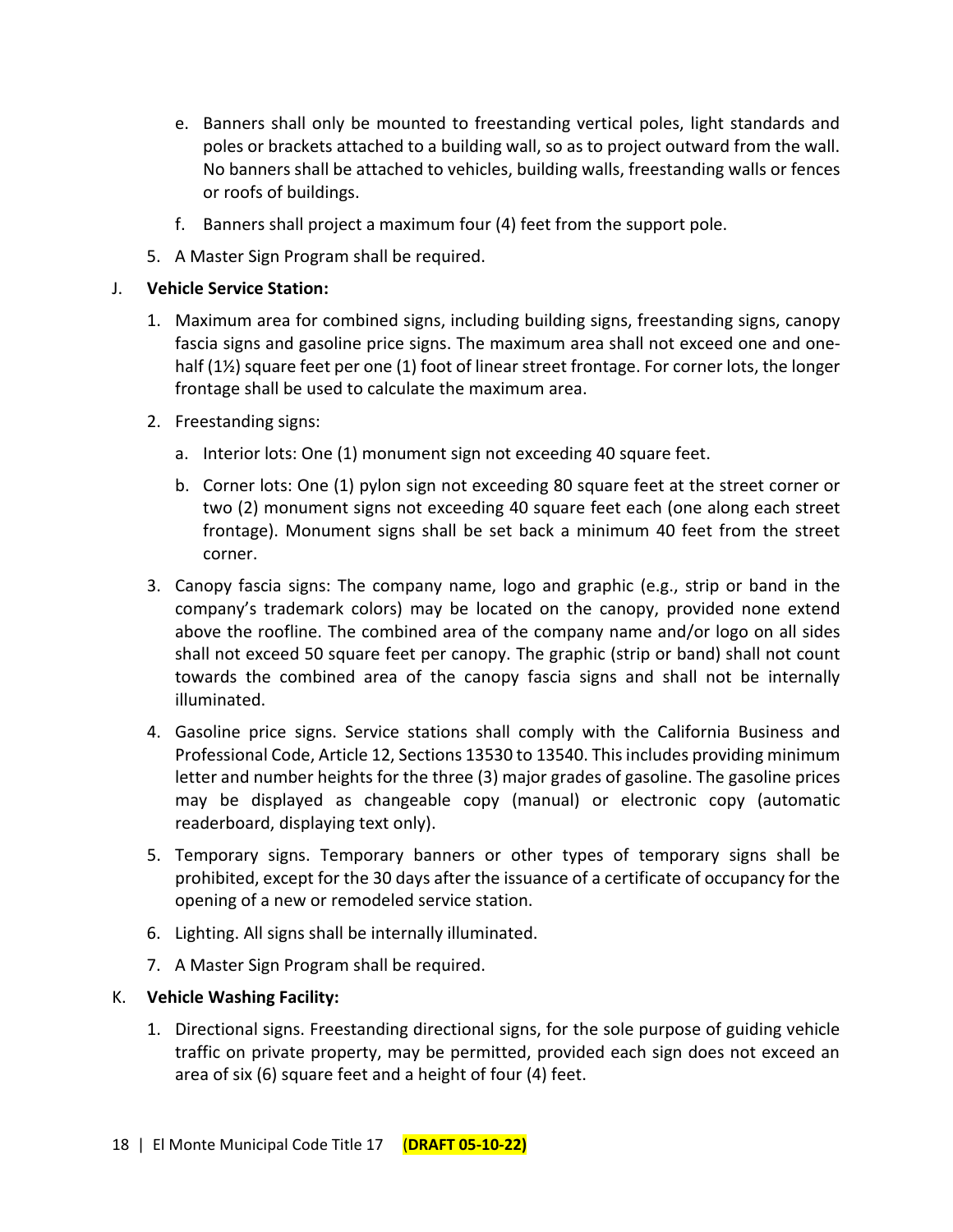- 2. Service board signs. Building mounted or freestanding service board signs identifying the type of vehicle washes and prices may be permitted. A maximum of two (2) service board signs per queuing lane may be permitted. Sign lighting shall be limited to external illumination. The maximum sign square footage shall be determined through the Design Review process.
- 3. A Master Sign Program shall be required.

## **17.80.110 – Temporary Signs. (FULLY UPDATED)**

#### A. **Temporary Window Signs:**

- 1. Applicability. This Subsection shall apply to all nonresidential uses.
- 2. Time limits. The signs may be continuously displayed, however, the sign copy must be changed or revised a minimum of every 60 days.
- 3. Materials. May be constructed of paper (except newsprint), provided the signs are professionally printed and lettered on heavyweight art paper or similar materials.
- 4. Sign area. The combined maximum sign area shall not exceed 30 square feet or 25 percent of all window areas, whichever is less.

## B. **Temporary Banners:**

- 1. Applicability. This Subsection shall apply to all nonresidential uses.
- 2. Time limits. The sign approval shall be limited to a maximum of 30 days, within a 180 day period.
- 3. Materials. Shall be limited constructed to the following materials: canvas, vinyl, nylon or similar mesh which is tear-resistant.
- 4. Number of signs. A maximum of two (2) banner signs shall be permitted for each single tenant commercial building located in a nonresidential zone. A maximum of one (1) sign shall be permitted for each tenant within a multiple tenant commercial building or commercial complex located in a nonresidential zone.
- 5. Sign area. Each banner sign shall not exceed 32 square feet.

## C. **Temporary Project Construction Signs:**

- 1. Applicability. This Subsection shall apply to residential projects with three (3) or more units and nonresidential projects.
- 2. Required project approvals. The project shall have entitlement approvals or been issued a building permit.
- 3. Time limits. The Temporary Sign Permit shall be valid for 12 months. If the applicant has proceeded in good faith towards the implementation of the permit granted as determined by the Community Development Director, the applicant may request a 12 month extension of the Temporary Sign permit. The extension shall be considered by the Community Development Director within 30 days of the request. No additional extensions shall be permitted.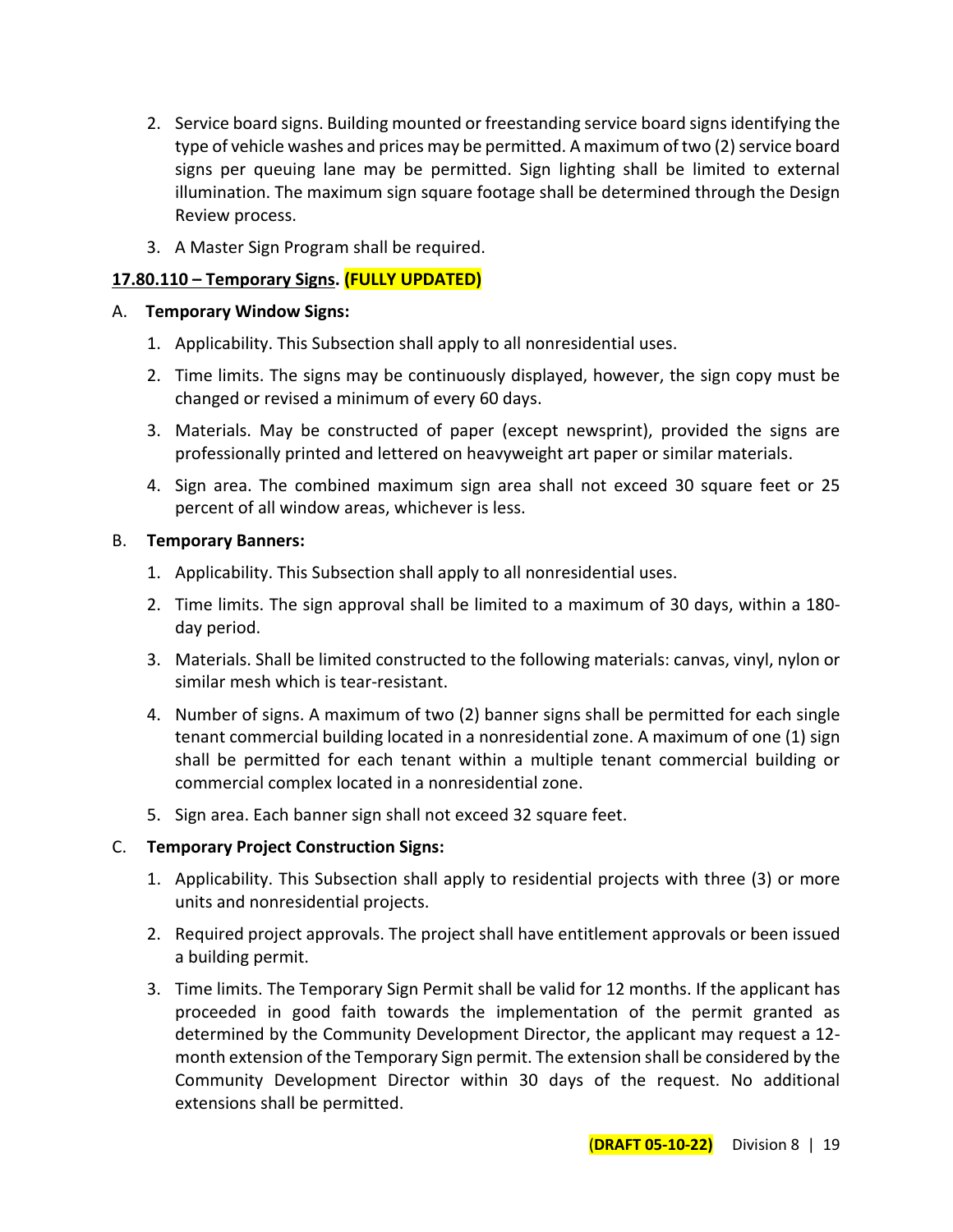- 2. Sign content. The signs may include information on the project developer, proposed tenants, City Council or other elected official and/or estimated completion date;
- 3. Location and number of signs:
	- a. A maximum of one (1) wall sign may be placed on each building façade facing a street, provided the area for each sign does not exceed 32 square feet; and
	- b. A maximum of one (1) freestanding sign may be placed on each property frontage facing a street, provided the area for each sign does not exceed 48 square feet, the height does not exceed seven (7) feet and the sign is located a minimum 20 feet from an adjacent property line.
- 5. Projects involving on-site earth-moving activities. Sign(s) shall be placed in compliance with Air Quality Management District (AQMD) Rule No. 1466. This includes displaying the following warning statement: "THIS SITE CONTAINS SOILS THAT CONTAIN THE FOLLOWING CHEMICALS: [LIST APPLICABLE TOXIC AIR CONTAMINANT(S)] TO REPORT ANY DUST LEAVING THE SITE PLEASE CALL [FACILITY CONTACT AND PHONE NUMBER] OR THE SOUTH COAST AIR QUALITY MANAGEMENT DISTRICT AT 1-800-CUT-SMOG."
- 6. Sign area. The combined area for all signs in this Subsection shall not exceed 80 square feet in residential zoning districts and 120 square feet in nonresidential zoning district. The Planning Commission may increase the maximum square footage through the public hearing process.
- D. **Lighting.** Temporary signs shall not be internally or externally illuminated.

## **17.80.120 – Design Requirements and Guidelines. (FULLY UPDATED)**

- A. **Applicability.** All proposed signs shall be subject to this Subsection.
- B. **Design and Placement:**
	- 1. New buildings. The proposed design of buildings shall provide logical sign areas, allowing flexibility for new users as the building is occupied by different tenants over time.
	- 2. Sign proportion:
		- a. Signs should be proportionate to the dimensions of their location. Signs should not overwhelm their location on a parapet or other designed area on the building.
		- b. Signs should be architecturally integrated into the overall building design and harmonious with the materials, color, texture, scale, size, shape, height, placement and design of the building, property and neighborhood of which it is a part.
	- 3. Design of letters. Wall signs shall be made of individually cut letters, either internally lit channel letters, back lit letters or cut lettering on a metal or similar materials plate.
	- 4. Multiple-tenant centers. Signs should be evenly distributed throughout the tenant space and within the commercial center.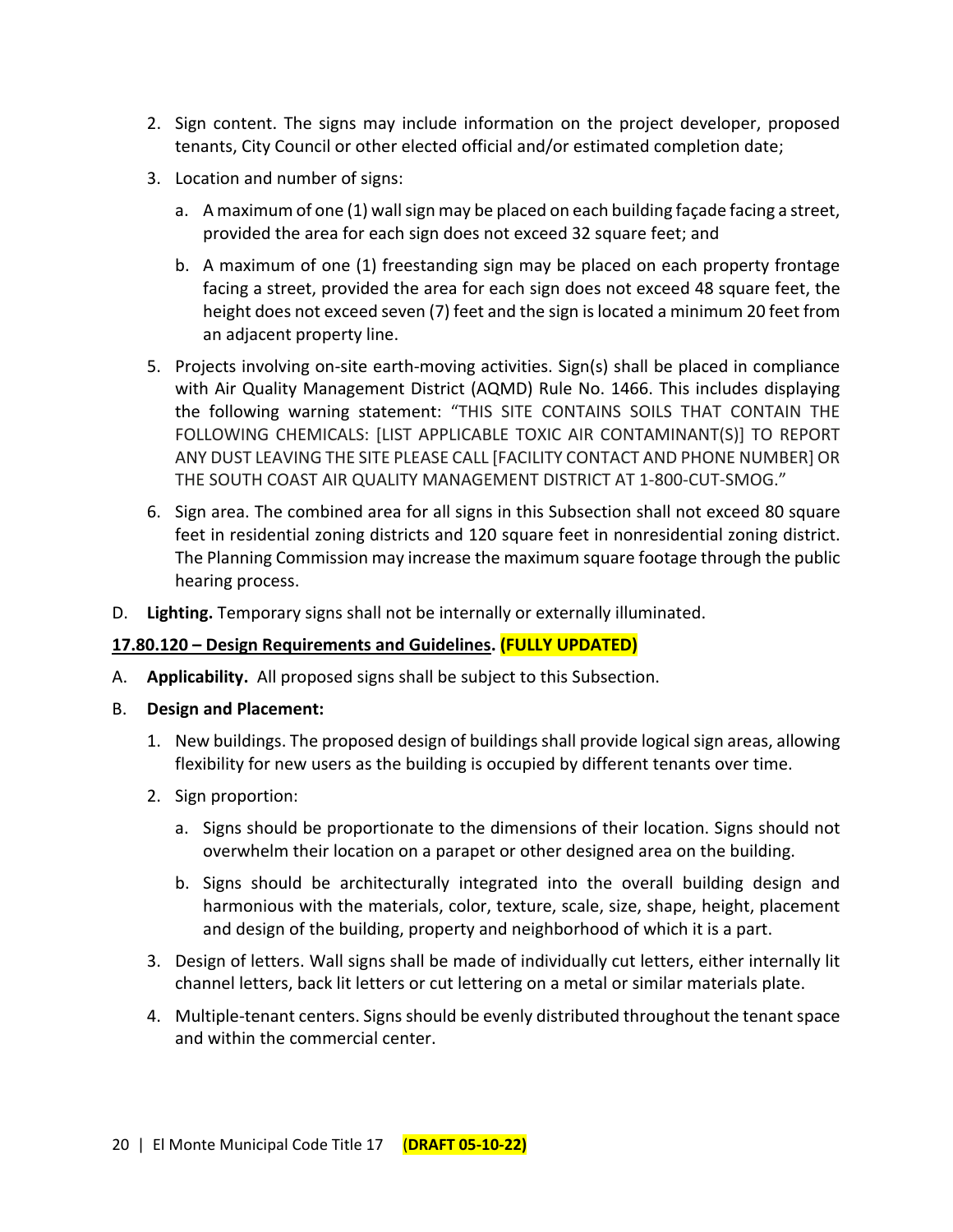- 5. Freestanding signs:
	- a. The base of the sign shall incorporate the building's architecture, materials and colors.
	- b. Landscaping and irrigation shall be designed around the base of sign to integrate the sign with the rest of the property and screen out any low-level flood lights. Irrigation shall be designed so it does not damage the sign.

## C. **Colors:**

- 1. Number of colors. A maximum of four (4) colors shall be permitted for the copy of any single sign and for all signs within a multiple-tenant center, not including black or white. Additional colors may be permitted for a registered trademark.
- 2. Sign backgrounds:
	- a. Darker colored backgrounds on signs are generally encouraged. Stark white or extremely bright background colors such as bright red, orange or yellow are discouraged.
	- b. Where the design of the sign results in a large field of illuminated background, the use of white or off-white as background color shall be avoided in favor of a more suitable color.
	- c. All signs within a multiple-tenant center shall have a uniform background color.
	- d. For legal non-conforming can or box signs, the use of opaque backgrounds which only allow illumination on the cut-out letters or graphic area is encouraged.
- 3. The color of the trim caps shall match the color of the letter face or the cabinet return.

## D. **Sign Copy and Graphics:**

- 1. Amount and letters:
	- a. Sign copy shall not crowd the edges of the building, cornice line, architectural features or the sign canister which contains the sign copy.
	- b. Repetitious signage information on the same building frontage shall be avoided, regardless of the sign area square footage allowed.
- 2. Font and color of letters:
	- a. Avoid using hard-to-read fonts.
	- b. Limit the number of fonts used on a sign. For small signs, a maximum of two (2) fonts should be used. For larger signs, a maximum of three (3) fonts should be used.
	- c. Use contrasting colors, so the text on the sign is more easily readable.
- 3. Sign visibility. Ensure the sign is clearly visible for vehicles and pedestrians from the public right-of-way.
- 4. Graphics and artwork. Shall be limited to registered trademark.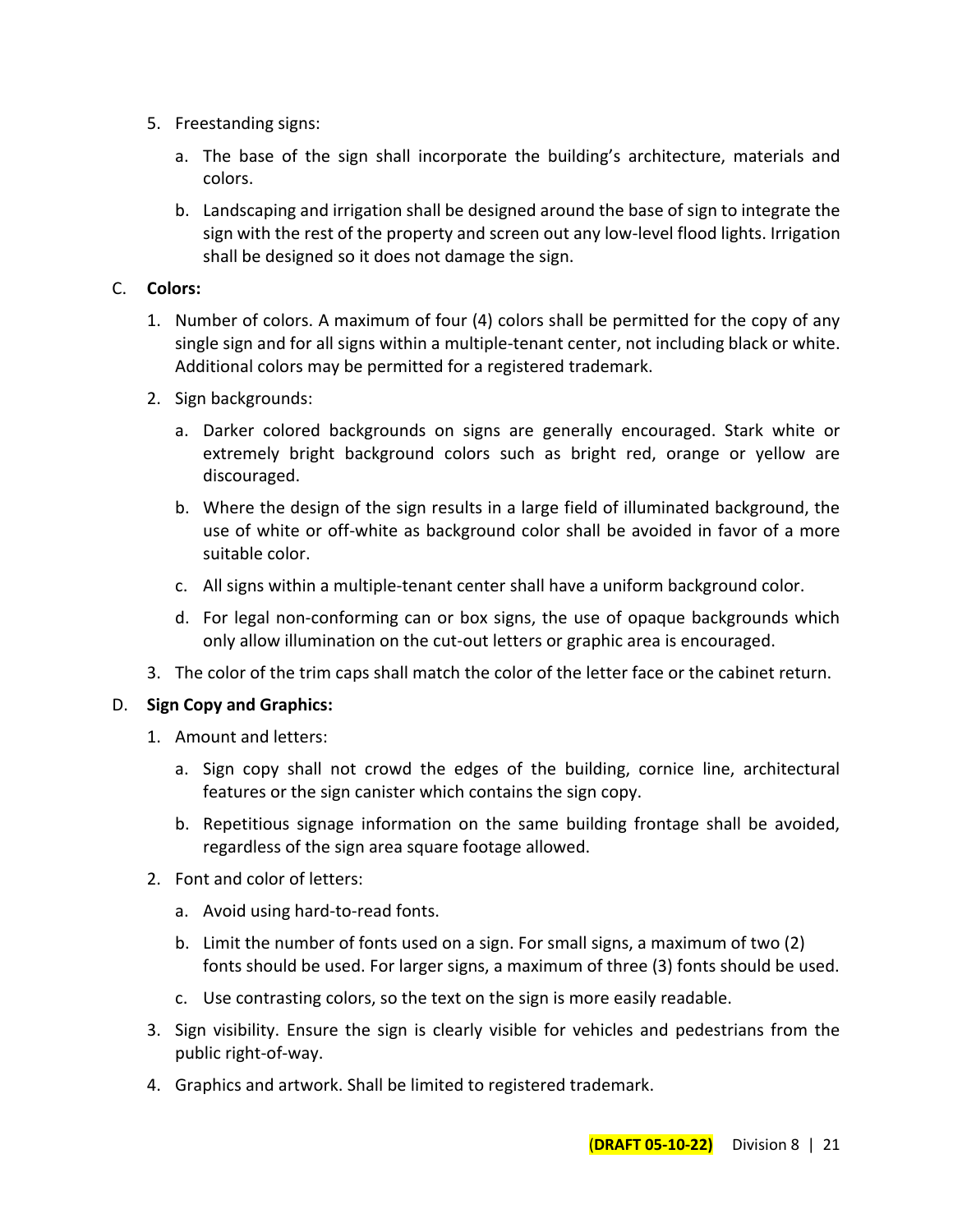- E. **Materials and Installation.** Signs shall be professionally lettered and installed and incorporate the following:
	- 1. The material shall be appropriate for outdoor use;
	- 2. The sign face and sides of the sign shall be smooth;
	- 3. The sign shall have a border attached to the sign;
	- 4. The sign shall be mounted a minimum one (1) inch away from the surface the sign is attached to;
	- 5. All surfaces of the sign shall be finished with exterior quality finishes; and
	- 6. The anchor bolts shall not be visible.

## F. **Lighting:**

- 1. Spillage and glare. To the extent feasible, light sources shall be concealed or shielded to prevent or minimize light spillage, glare, momentary blindness or other discomfort to persons within the view of such light sources.
- 2. Properties adjacent to residential zoning districts. Signs located adjacent to any residential zone should be controlled by a rheostat or other acceptable method to reduce glare that will create a nuisance.

## **17.80.130 – Enforcement. (FULLY UPDATED)**

- A. **Abandoned Signs.** Any legal non-conforming sign or sign structure abandoned for 12 months or more shall be removed.
- B. **Criminal Enforcement.** It shall be illegal to install, mount, display, use, occupy or maintain signs in violation of this Chapter. Any violation or failure to comply with the provisions of this Chapter constitutes a misdemeanor, a separate violation for each day each sign is in violation. Such misdemeanor violations may be punished in accordance with the provisions of Chapter 1.24 (General Penalty) of the EMMC or any other remedies prescribed by law. Enforcement, whether through civil or criminal proceedings, nuisance abatement, injunction or any other means shall be cumulative.

#### C. **Civil and Administrative Penalties:**

- 1. Each separate and distinct violation of this Chapter may be penalized pursuant to Chapters 1.18 (Administrative Citations) and 1.19 (Enforcement) of the EMMC and any other civil procedure authorized under the EMMC or state law.
- 2. Each separate and distinct violation of this Chapter shall: (i) constitute violations as defined under Section 1.18.020 (Administrative Citations – Definitions) of the EMMC; (ii) subject to administrative citation pursuant to Section 1.18.030 (Issuance of Administrative Citation) of the EMMC; and (iii) not be eligible for notice of violation warnings.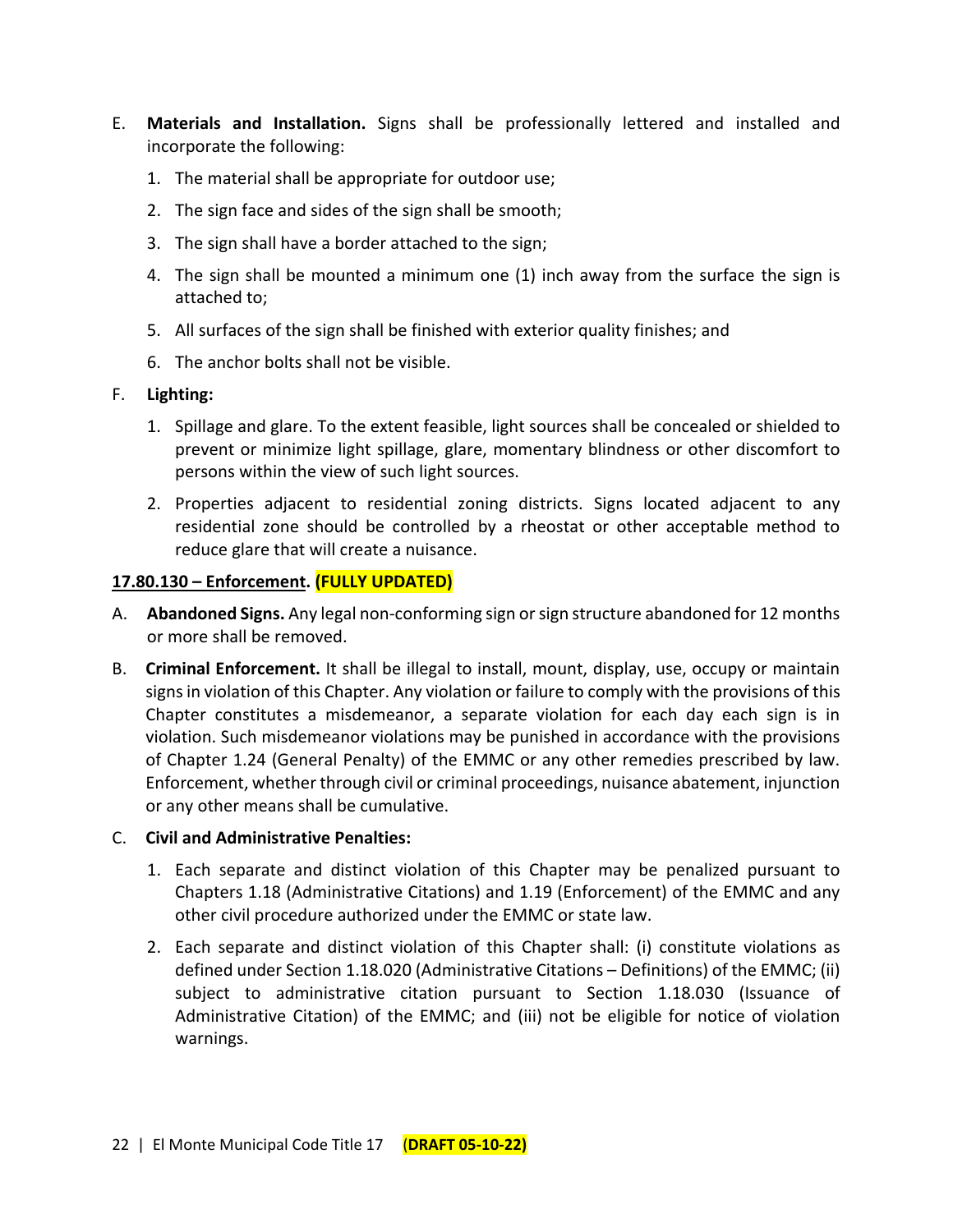3. Notwithstanding the Subsection (C)(2)(iii) above, the City Attorney shall have the authority to waive any first offense within any one (1) calendar year within two (2) days of the issuance of administrative citation.

## D. **Abatement:**

- 1. Nuisance abatement. Signs not in compliance with this Chapter are hereby declared to be a public nuisance, which may be abated in accordance with Chapter 8.44 (Property Maintenance) of the EMMC or by methods authorized by state law.
- 2. Summary abatement/removal:
	- a. In addition to any other enforcement procedures and remedies available to the City under this Chapter or any other provision of the EMMC or state law, unauthorized signs which are displayed, placed or posted in the public thoroughfare or encroach upon the public thoroughfare or which are affixed to any public utilities, equipment and improvements located within the public thoroughfare may be immediately and summarily abated and removed by the City without prior notice to any person or entity.
	- b. In addition to any other enforcement procedures and remedies available to the City under this Chapter or any other provision of the EMMC or state law, signs (including unauthorized signs) which by virtue of their physical condition (as opposed to their graphic design or message content), pose a serious and immediate threat to public safety, may be summarily removed and retained by the City without prior notice to any person or entity. In such case, the City, after removal of the sign, shall promptly give written notice to the sign or property owner, if known, of the emergency confiscation and the cost of redemption.
	- c. In the absence of substantial evidence to the contrary, a person who is featured on a sign or who otherwise benefits from its display shall be presumed to be the person who both owns the sign and was responsible for the placement of the sign. For example, nightclub promoters shall be presumed to be responsible for signs promoting his or her nightclub event.
- E. **Cost for the Removal of Signs.** Except as otherwise provided under Subsection (D) above, any person who violates any provision of this Chapter shall, in addition to any fines imposed under this Chapter or elsewhere under the EMMC, be liable for costs of City labor, equipment and materials used to remove signs not in compliance with this Chapter. The City shall substantiate its costs in the form of an invoice detail the labor, equipment and materials used to remove signs placed by a person or otherwise belonging to the person.

## **17.80.140 – Time Period. (FULLY UPDATED)**

- A. A Sign Permit shall be valid for 12 months.
- B. If the applicant has proceeded in good faith toward the implementation of the permit granted as determined by the Community Development Director, the applicant may request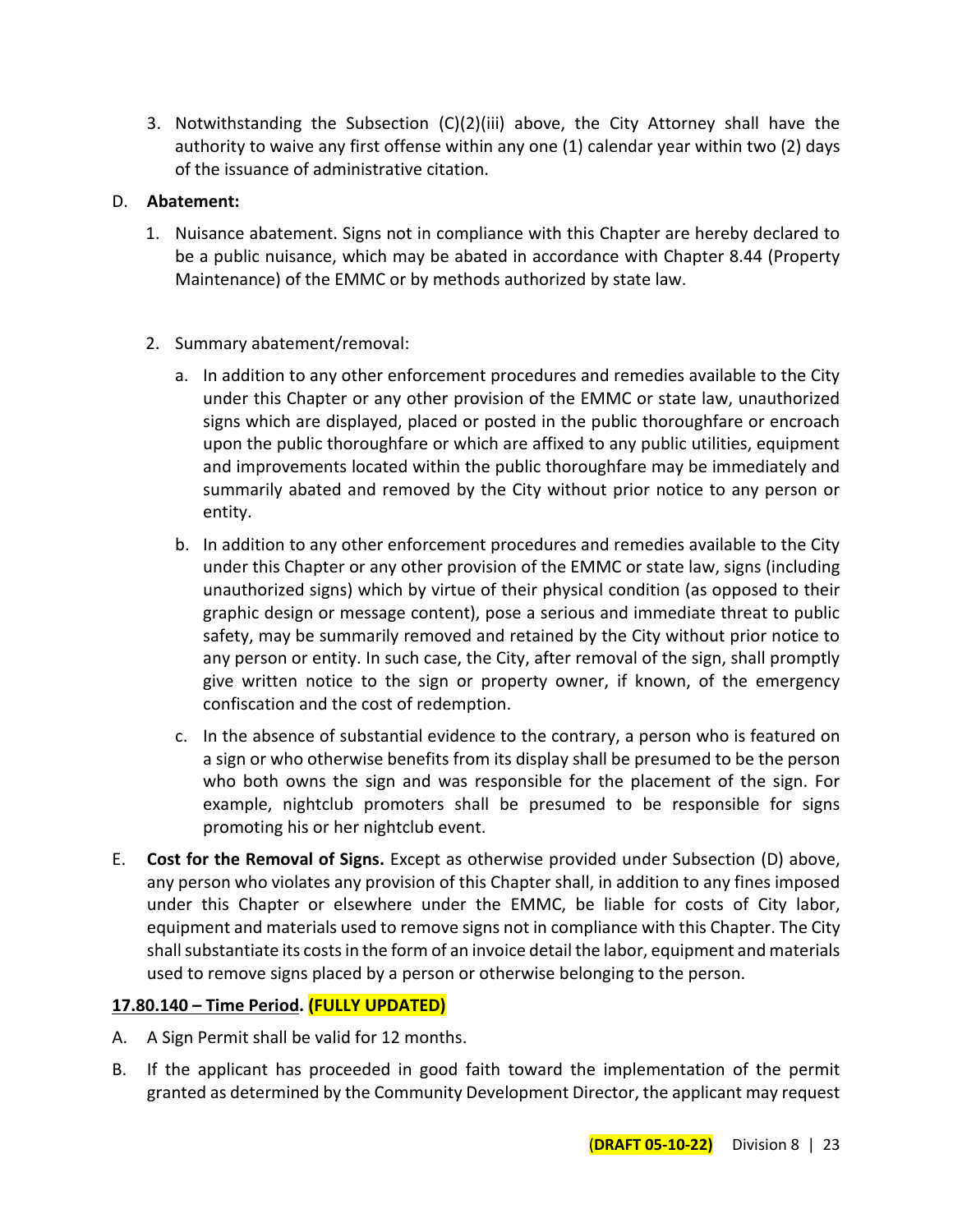a 12-month extension of the Sign Permit. The extension shall be considered by the Community Development Director within 30 days of the request. No additional extensions shall be permitted.

## **17.80.150 – Appeals. (FULLY UPDATED)**

Planning Division decisions regarding this Chapter are appealable to the Planning Commission. The Planning Commission's decision shall be final. Refer to Section 17.10.100 (General Regulations – Ability to Appeal) of this Title for additional information.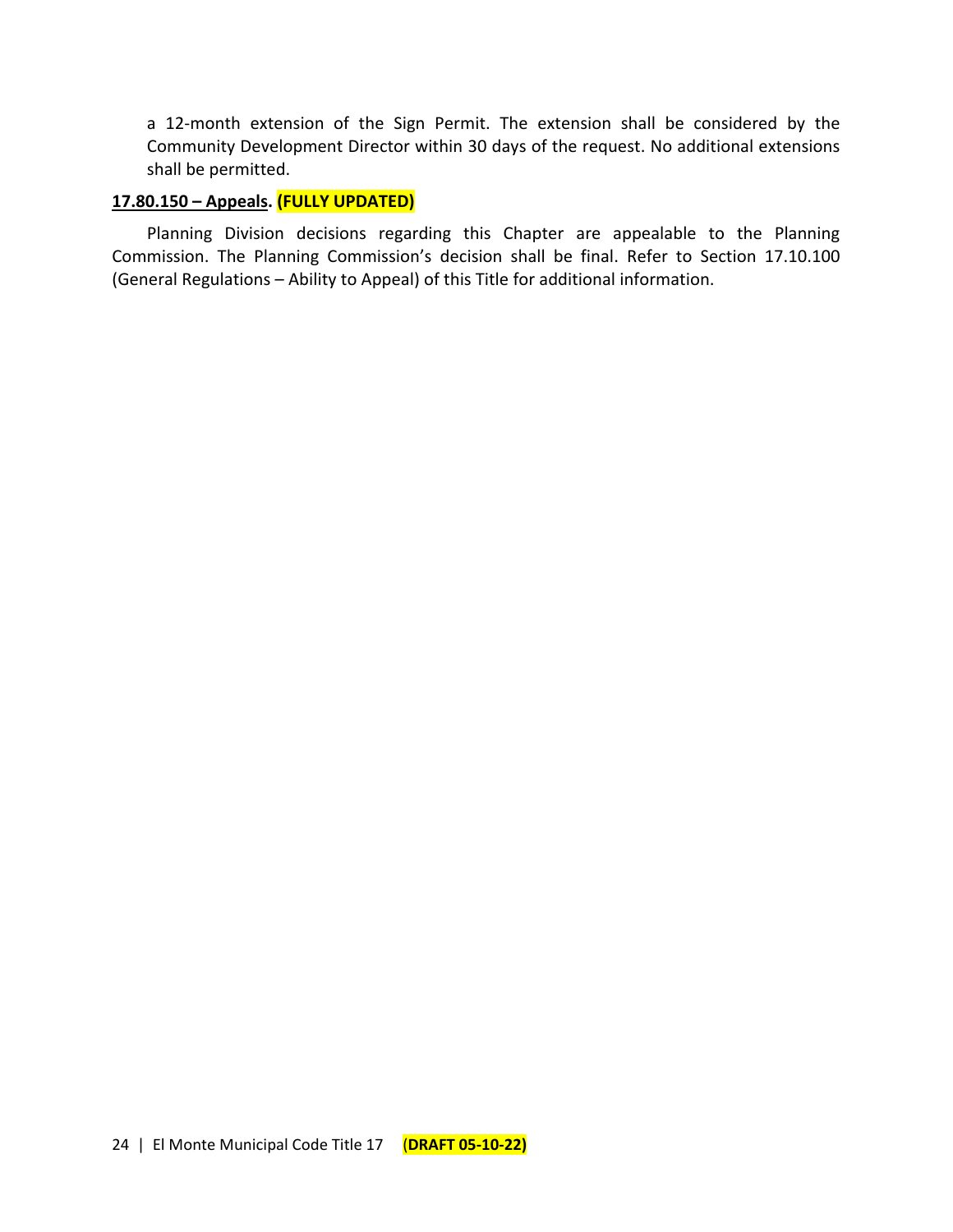## **CHAPTER 17.82 – BILLBOARD OVERLAY ZONE**

## **Sections.**

- 17.82.010 Summary of Zoning District.
- 17.82.020 Purpose.
- 17.82.030 General Requirements.
- 17.82.040 Development Standards.
- 17.82.050 Review and Approval Process.
- 17.82.060 Violations.

#### **17.82.010 – Summary of Overlay Zone. (NEW)**

The Billboard Overlay Zone is made up of nine (9) nonresidential sub-areas along the Interstate-10 San Bernardino Freeway and one (1) nonresidential sub-area along Rosemead Boulevard (California State Route-164).

#### **17.82.020 – Purpose. (RENUMBERED)**

Billboards are recognized as a legitimate form of commercial advertising in the City. However, the size, number, location and illumination of billboards can have significant influence on the City's visual character, and can, without appropriate control, create or contribute to visual blight conditions. The purpose of this Chapter is to establish an Overlay Zone where new billboards may be constructed and existing billboards may be removed and relocated or reconstructed subject to reasonable controls, while recognizing that community appearance is an important factor in ensuring the general community welfare.

## **17.82.030 – General Requirements. (RENUMBERED)**

- A. The requirements of this Chapter shall apply to any project involving the installation or construction of a new billboard, or billboards, or relocated billboard, or billboards, or the expansion, modification, or digitization of an existing billboard, or billboards, within the Billboard Overlay Zone, or the addition of additional face(s) to an existing billboard within the Billboard Overlay Zone. Billboards shall be permitted in the Billboard Overlay Zone only after a Development Agreement has been negotiated and executed between the property owner and/or billboard operator and City, and any requisite permits have been issued in accordance with the terms of this Chapter. An existing billboard or digital billboard in existence on the effective date of this ordinance pursuant to a prior agreement (including any amendments or extensions thereof) or other lawful permit may be relocated and rebuilt only within the Billboard Overlay Zone. All billboards constructed within the Billboard Overlay Zone shall comply with this Chapter and all applicable requirements of the California Business and Professions Code and the California Outdoor Advertising Act.
- B. In accordance with California Business and Professions Code Section 5440, new billboards not associated with relocation as described in subdivision C shall be allowed only in those portions of the Billboard Overlay Zone not designated as "landscaped freeways" pursuant to California Business and Professions Code Section 5216.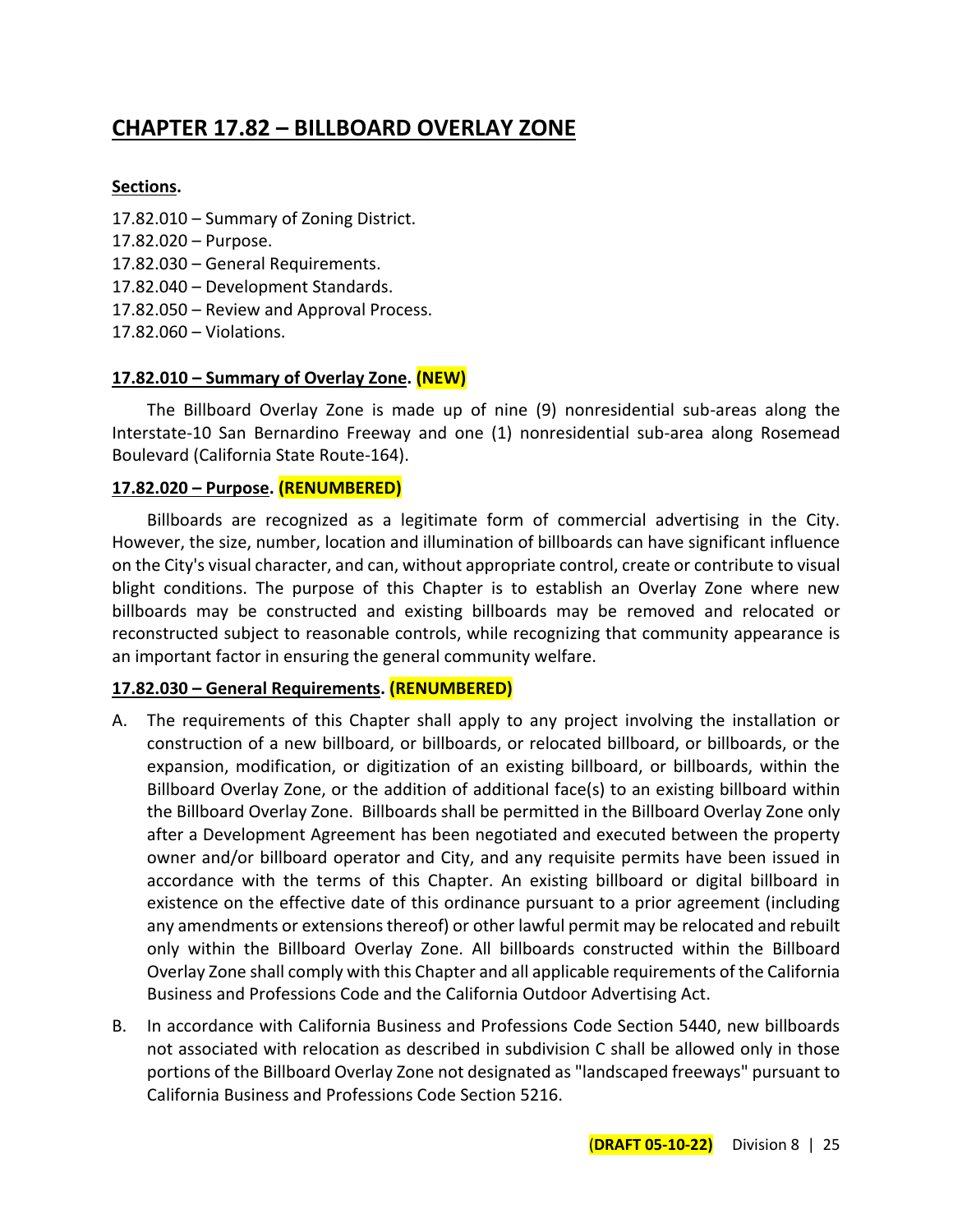- C. In accordance with California Business and Professions Code Section 5443.5, relocated billboards shall be allowed only in the Billboard Overlay Zone and shall not be permitted in any location which would result in violation of any applicable local, state or federal law. Billboards to be relocated in the Billboard Overlay Zone may originate in areas outside the Billboard Overlay Zone or outside the City's boundaries, provided the agreement required by this Chapter documents their location and removal, and the benefits associated with such relocation. An owner or entity proposing an agreement for relocation shall establish that the relocated billboard meets one or more of the following eligibility requirements:
	- 1. The billboard proposed for complete demolition and relocation is the subject of any eminent domain action or threat of eminent domain action by a legally created public entity possessing eminent domain/condemnation authority and provides public benefits for such relocation; or
	- 2. The applicant chooses to completely demolish and relocate an existing billboard, including a legal nonconforming billboard, to a more suitable location within the Billboard Overlay Zone so as not to conflict with the proposed development or redevelopment of the property and provides public benefits for such relocation as negotiated in the agreement; or
	- 3. The applicant chooses to completely demolish and relocate an existing billboard, including a legal nonconforming billboard, to a more suitable location within the Billboard Overlay Zone that lessens the overall negative aesthetic impacts on the City and its residents and provides public benefits for such relocation; or
	- 4. The applicant has previously removed and completely demolished one or more billboards and maintains credits for such removal by the California Department of Transportation pursuant to California Business and Professions Code Section 5443.5; or
	- 5. The applicant proposes to enhance, improve and modify an existing billboard already established within the Billboard Overlay Zone for the purpose of modernizing and improving the aesthetic appearance of such billboard.
- D. In the event of any conflict between any provision contained in this Chapter and any other provisions contained elsewhere in this Code, the provisions of this Chapter shall govern.
- E. No billboard shall be approved and no existing billboard shall be modified without the applicant first providing proof of legal or equitable interest in the site proposed for relocation or modification, including, but not limited to a lease, easement or other entitlement, demonstrating the right to install and operate the billboard on the subject property. Information to be provided shall include the written consent of the property owner if not readily ascertainable from the foregoing documents.
- F. No billboard shall be approved or modified, and no billboard may be maintained, unless a designated maintenance service is available "24/7," by telephone, to be contacted and to respond in the event a billboard becomes damaged or dilapidated.
- G. All billboard agreements shall include requirements that applicants obtain all additional state and/or federal permits for installation, including but not limited to any applicable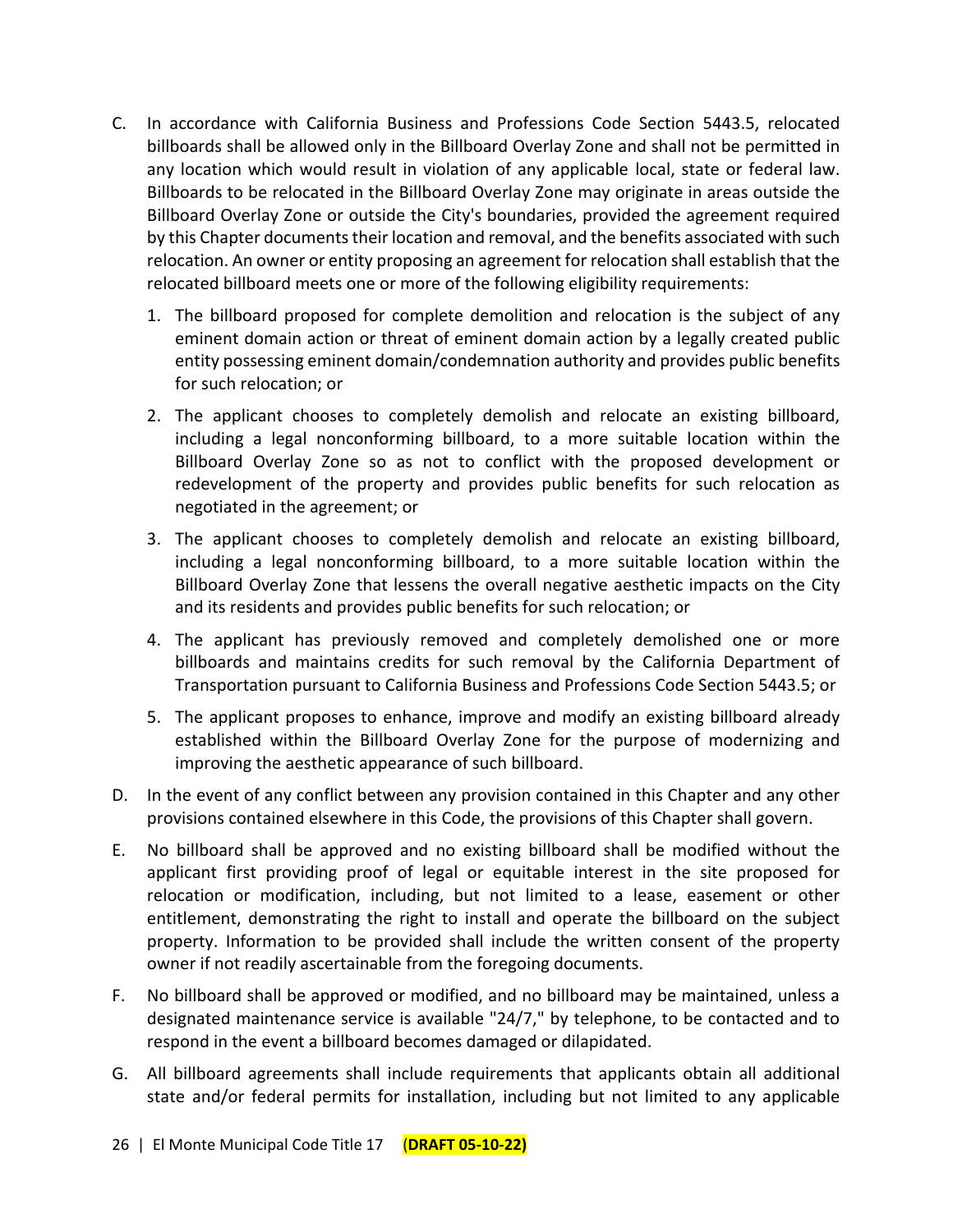California Department of Transportation (Caltrans) permit. Nothing contained in this Chapter shall require the City to negotiate and/or approve an Agreement on terms that are unacceptable to the City Council.

## **17.82.040 – Development Standards. (RENUMBERED)**

#### A. **Physical Requirements:**

- 1. The minimum distance between two (2) or more billboards placed within the Billboard Overlay Zone or between billboards and the freeway right-of-way shall be the same as the minimum distance and separation criteria established by the California Department of Transportation. All distances shall be measured from the vertical centerline of each billboard face.
- 2. All utilities utilized for each billboard shall be underground.
- 3. No billboard shall have more than one face (display surface) oriented in the same vertical plane.
- 4. All billboards shall plainly display, and be visible from no less than 100 feet, the name of the person or company owning or maintaining such billboard, and the billboard's identification number.
- 5. Billboards projecting over a driveway or driving aisle shall have a minimum clearance of 16 feet between the lowest point of the sign and the driveway grade. Billboards shall comply with any California Department of Transportation requirements for placement and operation. No part of any billboard shall cross onto an adjacent property.
- 6. Billboards projecting over a pedestrian walkway shall have a minimum clearance of 12 feet between the lowest point of the sign and the walkway grade.
- 7. All billboards not projecting over drive areas or pedestrian walkways shall have a minimum clearance of 12 feet between the lowest point of the billboard and ground level.
- 8. All billboard structures shall be free of any visible bracing, angle iron, guy wires, cable, and/or similar supporting elements. All exposed portions of new billboards, including backs, sides, structural support members and support poles, shall be screened to the satisfaction of the Community Development Director.
- 9. All billboards shall be placed at least 250 feet from any residential zoning district, unless it can be demonstrated by the positioning of the digital panels that there is no significant additional light intrusion than if the digital panels are placed at least 250 feet away. Billboard proposals requesting to be located within 250 feet of any residential zoning district shall provide a site-specific light and glare study to be reviewed and approved by the Community Development Director. The measurement shall be from the closest edge of the billboard to the closest edge of the residential zoning district.
- 10. No billboard, inclusive of supporting structures, shall exceed 75 feet in height, measured from the finished grade of the freeway travel lane closest to the sign to the uppermost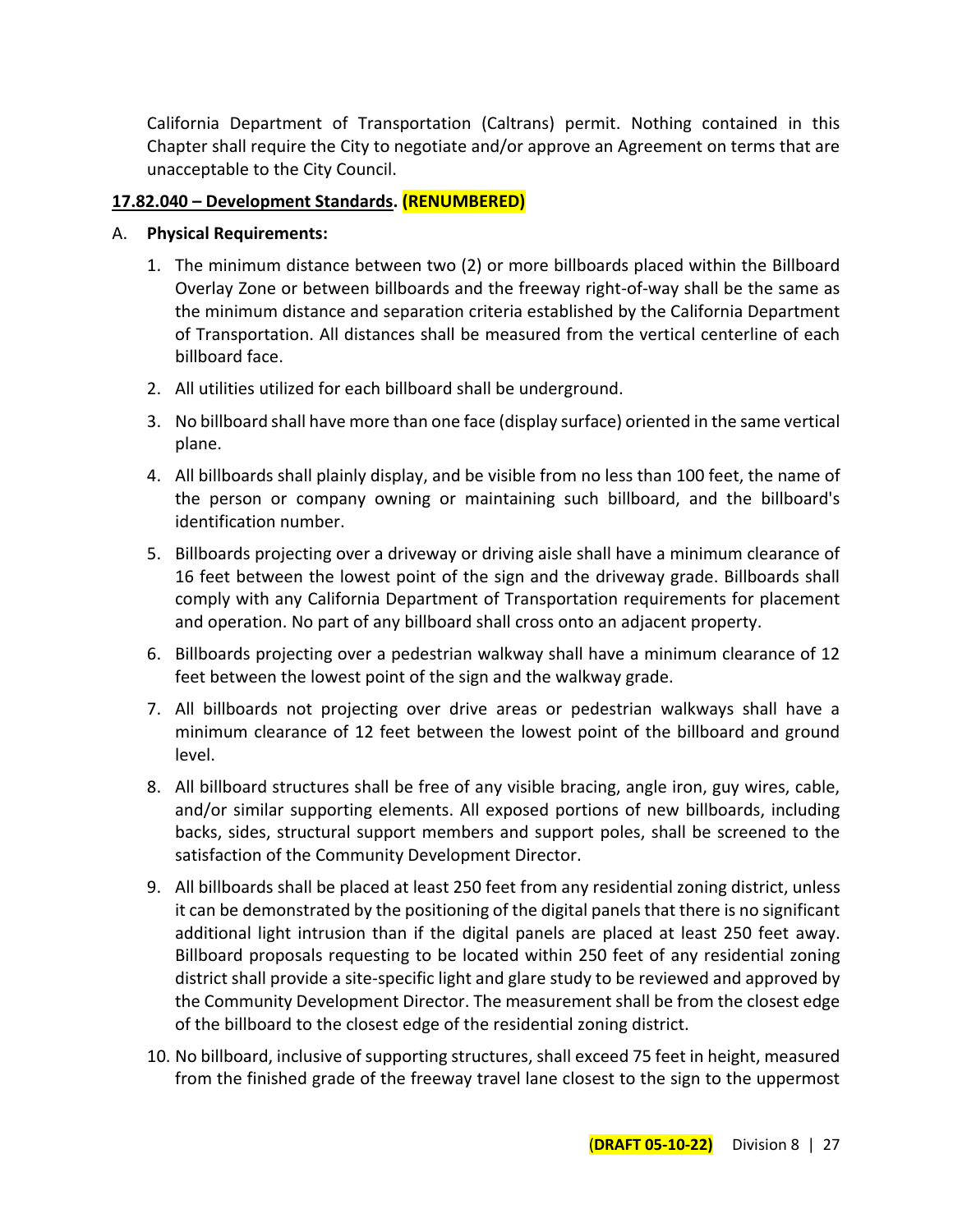point of the sign, except as may be approved for good cause as demonstrated by the applicant and determined in the sole discretion of the City.

## B. **Operational Requirements:**

- 1. No digital billboard shall display any statement or words of an "obscene, indecent, or immoral character," as that phrase is used in Business and Professions Code Section 5402 and judicial decisions interpreting the same.
- 2. Each digital billboard shall be connected to the National Emergency Network and provide emergency information, including child abduction alerts (e.g., "Amber Alerts"), in accordance with local and regional first responder protocols.
- 3. Digital billboard operating criteria:
	- a. Each static message shall not include flashing lights or the varying of light intensity.
	- b. Minimum display time. Each message on the sign must be displayed for a minimum of four (4) seconds.
	- c. Digital billboards shall not operate at brightness levels of more than 0.3 foot candles above ambient light, as measured using a foot candle meter in accordance with the pre-set distances set forth below.
	- d. Pre-set distances to measure the foot candles impact vary with the expected viewing distances of each size sign and shall comply with the following ratios of face size dimensions to points of measurement distances:
		- 12 feet × 25 feet; 150 feet
		- 10.5 feet × 36 feet; 200 feet
		- 14 feet × 48 feet; 250 feet
		- 20 feet × 60 feet or 25 feet × 48 feet; 350 feet
	- e. Each digital billboard must have a light sensing device that will adjust the brightness as ambient light conditions change.
- 4. Each digital billboard shall be designed and required to freeze the display in one static position, display a full black screen, or turn off, in the event of a malfunction.
- 5. Walls or screens at the base of the billboard shall not create a hazard to public safety or provide an attractive nuisance and shall be continually maintained free from graffiti.
- 6. Billboards shall not be operated in such a fashion as to constitute a hazard to safe and efficient operation of vehicles on streets or freeways and shall comply with all applicable local, state and federal laws and regulations. Digital billboards when operated in accordance with the operating criteria in Subsections (B)(1) through (5) above and static billboards operated pursuant to local, state and federal law shall be deemed to be in compliance with this Subsection and all requirement of the California Department of Transportation.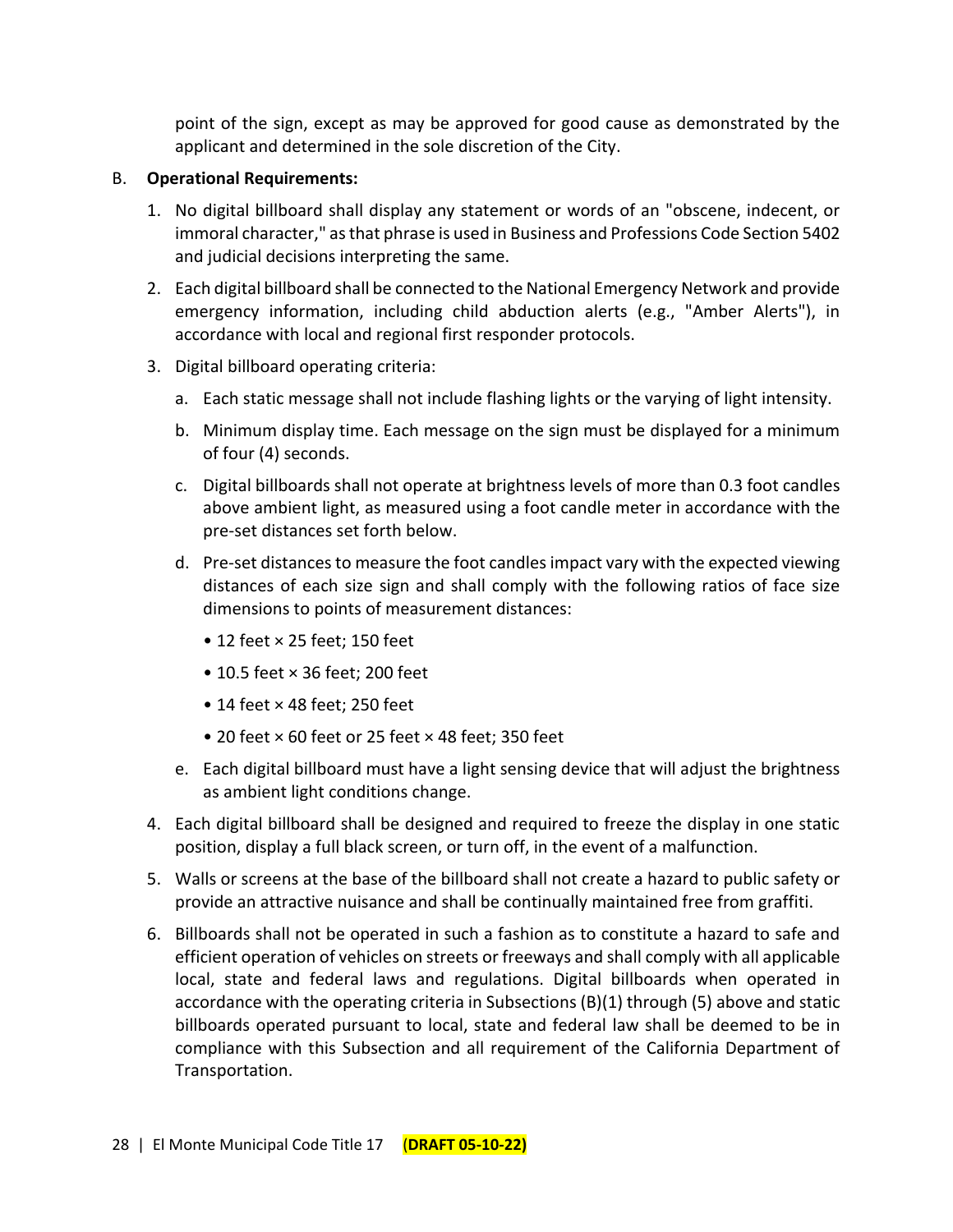- 7. No billboard shall simulate or imitate any directional, warning, danger or information sign, or any display likely to be mistaken for any permitted sign intended or likely to be construed as giving warning to traffic, by, for example, the use of the words "stop" or "slow down."
- 8. No billboard shall involve any red or blinking or intermittent light likely to be mistaken for warning or danger signals nor shall its illumination impair the vision of travelers on the adjacent freeway and for roadways. Digital billboards when operated in accordance with the operating criteria in Subsection (4), above, shall be deemed to be in compliance with this Subsection.
- 9. No digital billboard shall be operated or maintained so as to constitute an "improper display," as defined or described in Business and Professions Code Section 5403.

## **17.82.050 – Review and Approval Process. (RENUMBERED)**

- A. **Application Requirements.** A person or entity wishing to completely demolish and relocate an existing nonconforming billboard or modify an existing billboard within the Billboard Overlay Zone shall submit a request in writing for approval of a Development Agreement, in accordance with Chapter 17.129 (Development Agreements) of this Title, that includes the following:
	- 1. The name, address phone number and other contact information of the person or entity proposing the Development Agreement;
	- 2. Identification of the location proposed for a new or relocated or modified billboard and the billboard(s) being permanently removed, where applicable;
	- 3. Information that establishes that the person or entity proposing the Agreement has legal or equitable interest in the billboard being removed or modified and the site proposed for relocation or placement;
	- 4. Conceptual design drawings for the billboards that includes technical specifications to determine the billboard's compliance with this Chapter;
	- 5. An explanation of the compensation to be paid or public benefits to be provided to the City; and
	- 6. The application must include photos of all existing signage or architectural renderings and elevations of proposed billboards as well as a scaled plot plan and elevations showing the locations of all existing structures and improvements on the property, and the proposed billboard.
- B. **Review Process.** All proposed agreements shall be reviewed in accordance with the protocol set forth in Chapter 17.129 (Development Agreements) of this Title, however, the City Council, in addition to the General Plan and Specific Plan (as applicable) consistency findings set forth in Section 17.129.090 (Development Agreements – Necessary Findings) of this Title, shall make the following findings for approval of a Development Agreement:
	- 1. The proposed installation site is compatible with the uses and structures on the site and in the surrounding area;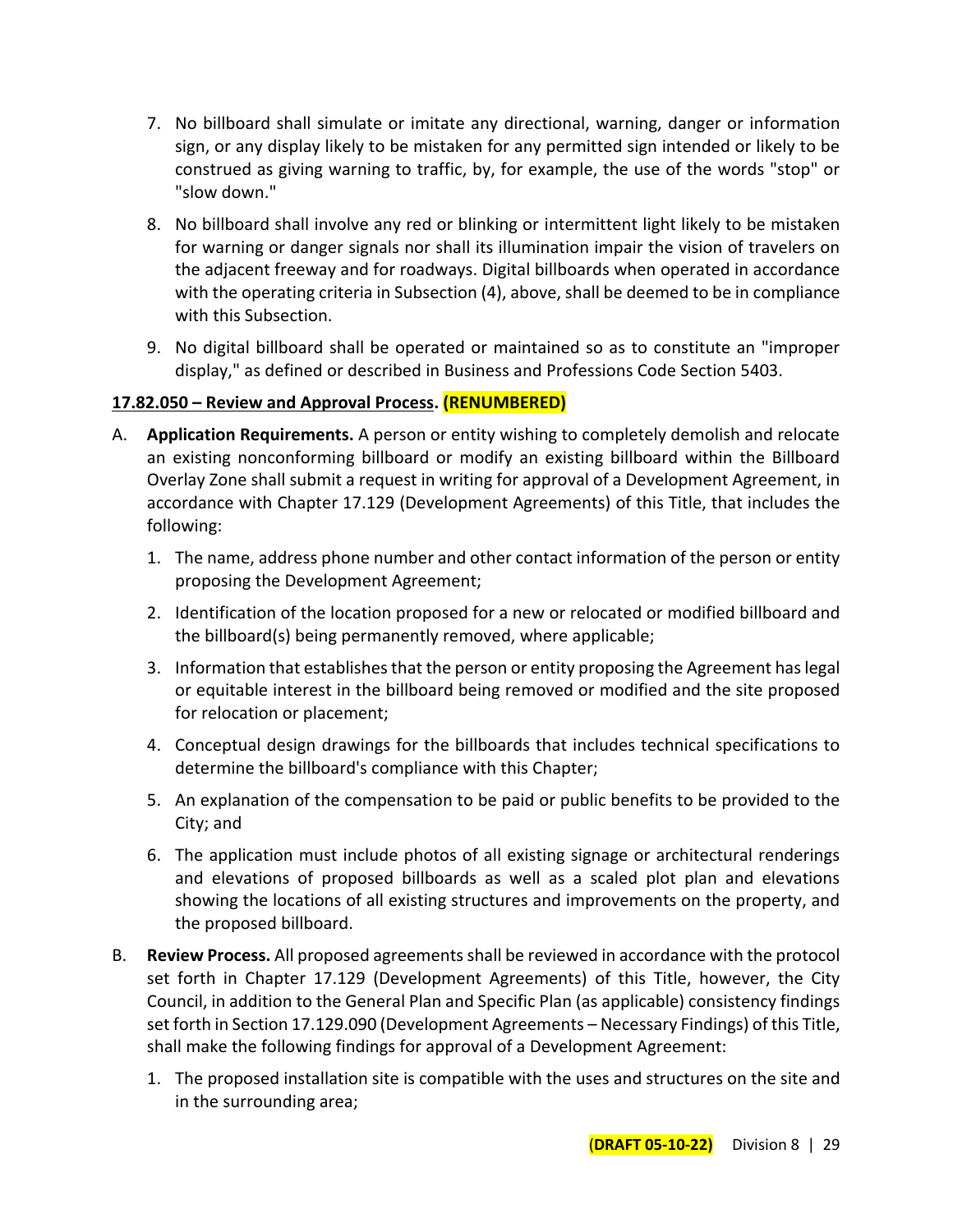- 2. The proposed billboard would not create a traffic or safety problem, including problems associated with onsite access circulation or visibility;
- 3. The proposed billboard would not interfere with onsite parking or landscaping required by this Title;
- 4. The proposed billboard would not otherwise result in a threat to the general health, safety, and welfare of City residents; and
- 5. The proposed billboard, in addition to its aesthetic treatment, provides public benefits that would not otherwise accrue to the public in the absence of its installation.
- C. **Design Review.** The Planning Commission shall review and recommend the City Council approve, conditionally approve, or deny the construction or reconstruction of a billboard in accordance with Chapter 17.122 (Design Review) of this Title.

## **17.82.060 - Violations. (RENUMBERED)**

Violations in this Chapter shall be subject to all civil, criminal, and administrative remedies available to the City.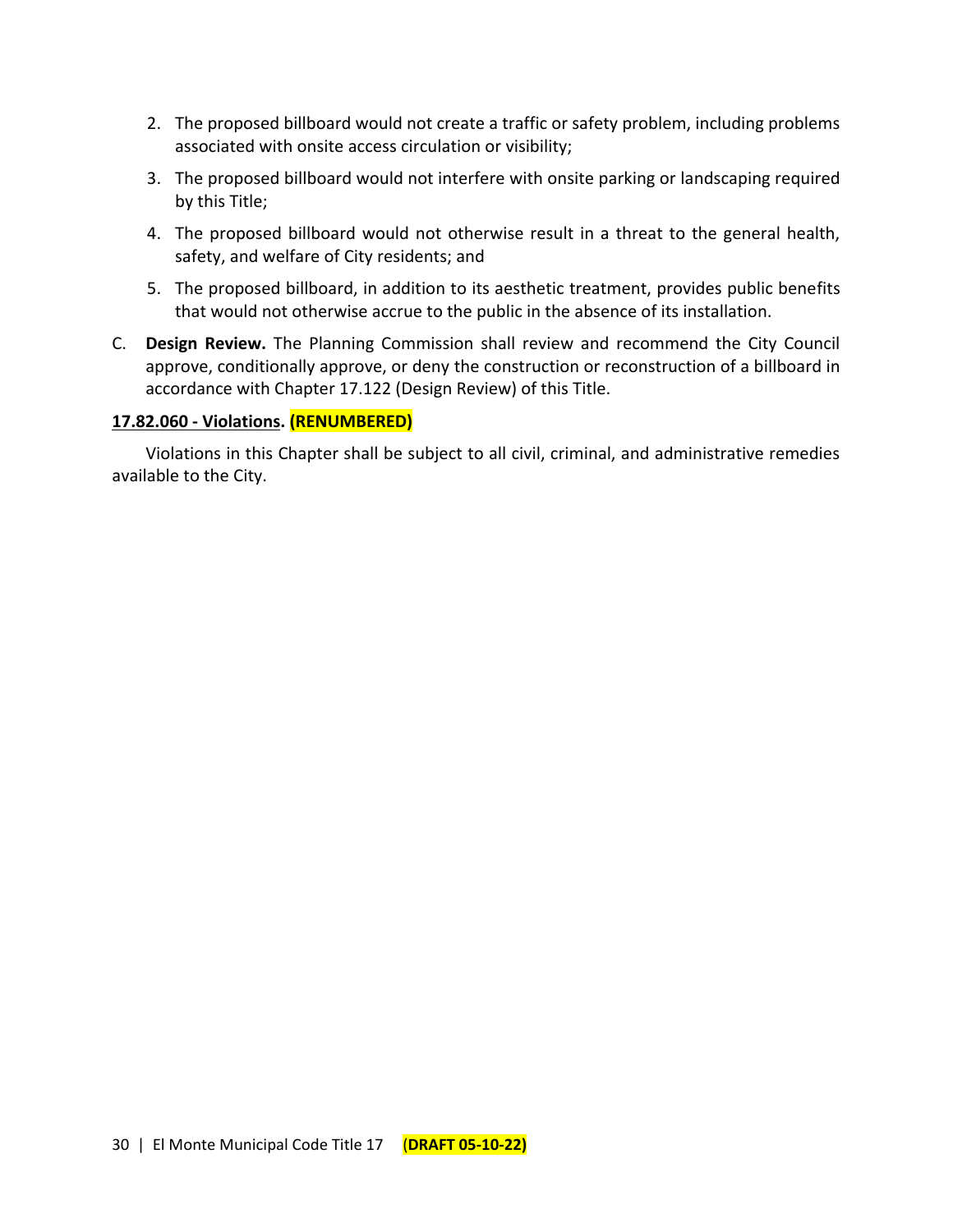## **CHAPTER 17.84 – OUTDOOR ADVERTISING**

#### **Sections.**

- 17.84.010 Nonconforming Use.
- 17.84.020 Relocation.
- 17.84.030 Removal of Signs.
- 17.84.040 Maintenance.
- 17.84.050 Appendages and Attachments.
- 17.84.060 Zones and Use Restrictions.

## **17.84.010 – Nonconforming Use. (RENUMBERED)**

Every outdoor structure heretofore lawfully erected and in existence upon the effective date of City Council Ordinance No. 2522 may continue thereafter as a legal nonconforming use, however, any improvement or alteration of any part thereof other than advertising copy shall comply with the provisions of this Section.

## **17.84.020 – Relocation. (RENUMBERED)**

Any outdoor advertising structure heretofore lawfully erected and still in existence upon the effective date of City Council Ordinance No. 2522 may be relocated in accordance with Chapter 17.82 (Billboard Overlay Zone) of this Title.

## **17.84.030 – Removal of Signs. (RENUMBERED)**

- A. Every outdoor advertising structure heretofore or hereafter unlawfully erected or maintained shall be forthwith removed by the property owner, or by direction of the City Council after a duly noticed public hearing where it is determined such outdoor advertising structure has been unlawfully erected or maintained, and the cost of such removal shall become a lien on the property where such unlawfully erected or maintained outdoor advertising structure was located.
- B. The unlawful structure so removed shall be stored by the City and released to the property owner upon tender of payment to the City of the cost of the removal plus a storage fee of \$250 per day or any fraction thereof, excluding the first day such structure is taken into storage.
- C. If such illegal structure is not claimed within ten (10) working days after storage, the City shall dispose of such structure in the best interests of the property owner seeking to set off against removal and the best interests of the property owner seeking to set off against removal and storage fees any value received for such structure.

#### **17.84.040 – Maintenance. (RENUMBERED)**

All signs and sign structures shall be maintained in a state of safe condition and good repair. Any sign or sign structure that is allowed to deteriorate to such a condition that the paint, lettering or plastic face begins to crack, peel or weather, or sign structures which become bent